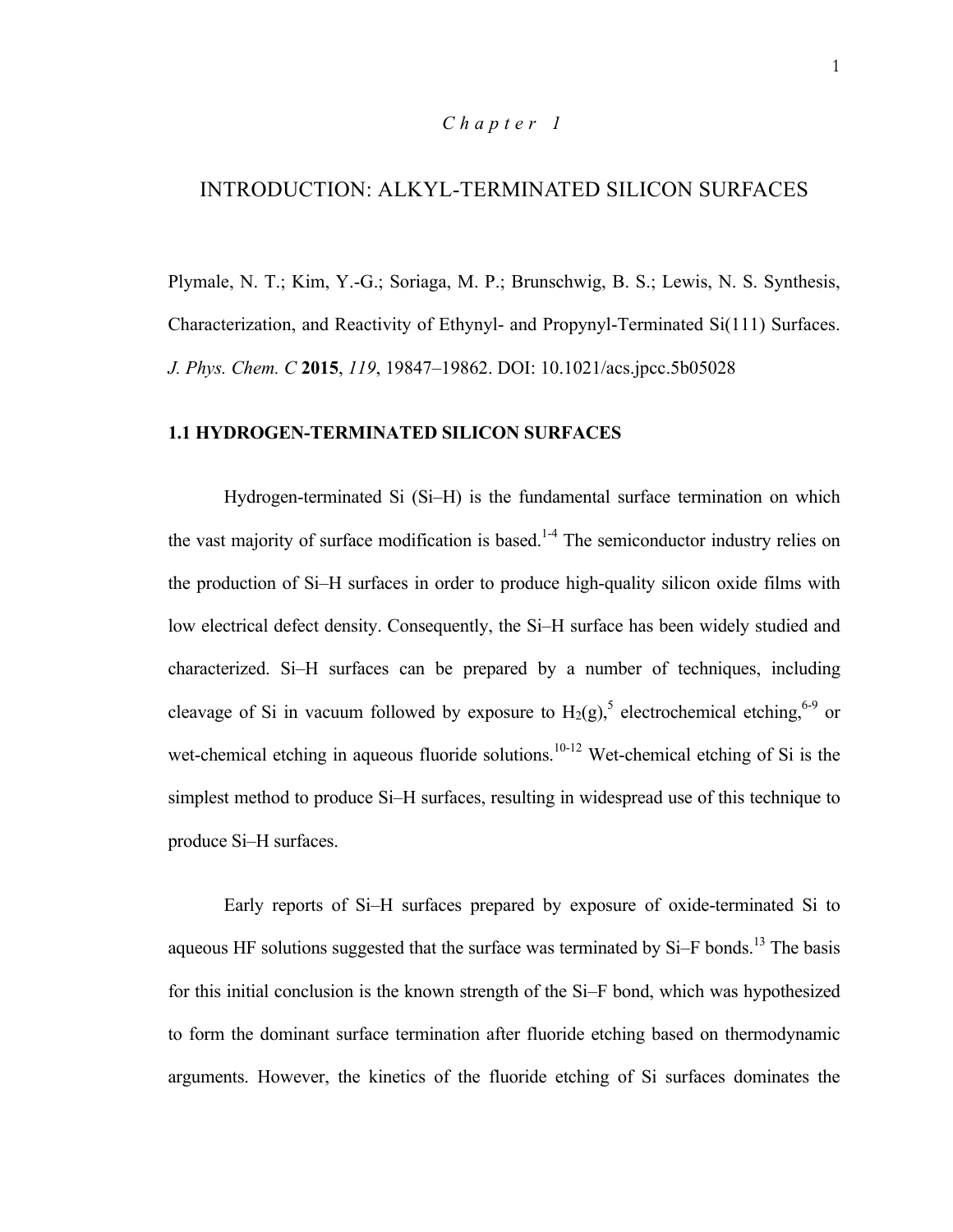thermodynamics in this case; as the atop Si atoms are fluorinated, they are removed from the surface quickly because the kinetics of the cleavage of Si–Si bonds by HF drives the removal of fluorinated surface sites. The result is a surface that is free of detectable Si–F containing species. This was first demonstrated by surface infrared (IR) spectroscopy, which was used to show the presence of Si–H stretching and bending peaks on the surface.<sup>11, 14</sup> Vibrational spectroscopy remains a very powerful surface analytical tool, particularly when used together with other surface sensitive techniques such as X-ray photoelectron spectroscopy, because it can inform functional group assignments as well as the orientation of bonds on the surface.

HF etching of Si can be performed on any crystal face, including amorphous Si, nanocrystalline Si, or microstructured Si substrates to yield H-terminated surfaces. When etched with unbuffered HF(aq) solutions, Si surfaces are terminated by a distribution of monohydride (SiH), dihydride (SiH<sub>2</sub>) and trihydride (SiH<sub>3</sub>) surface sites. By adjusting the pH of the HF(aq) solution by addition of NH4F solution, the etch rate can be controlled in order to select for the desired surface termination.<sup>14</sup> Anisotropic etching the  $(111)$  crystal face of silicon in 40% NH4F(aq) solutions allows for exceptional control over the surface hydride composition, yielding primarily the monohydride H–Si(111) surface.<sup>15</sup> H–Si(111) is known to exhibit broad atomic terraces with >100 nm width and nearly every Si–H bond is oriented perpendicular to the surface. H–Si(111) is an extremely convenient starting surface for studying the surface chemistry of silicon because modification of H–Si(111) with halogens or organic groups results in substitution of the Si-H bonds for Si-X ( $X = Cl$ , Br, I), Si–C , or Si–O bonds. Spectroscopic methods allow for the loss of Si–H bonds to be observed, and the nature of the new bonds formed on the surface can be more readily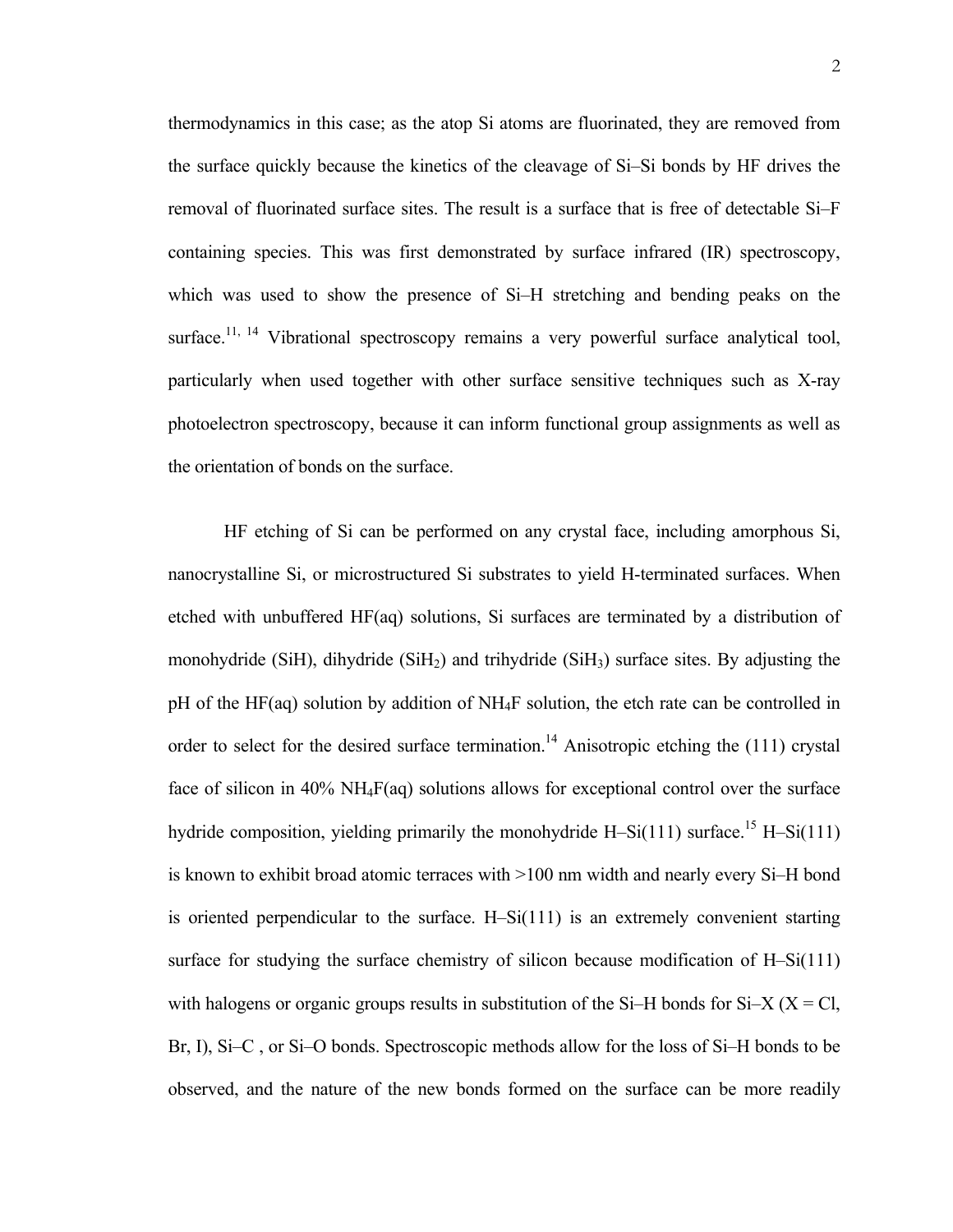studied because of the inherent nature of the  $Si(111)$  surface, which has reactive Si bonds that are oriented perpendicular to the surface.

Transmission infrared spectroscopy (TIRS) was the primary vibrational spectroscopic method used throughout this work. Compared with attenuated total reflectance infrared (ATR-IR) spectroscopy, TIRS is more effective at observing low energy modes  $(<1500 \text{ cm}^{-1})$ , including Si-C stretching and C-H bending modes.<sup>15</sup> TIRS can readily observe the orientation of bonds with respect to the sample surface by modifying the angle of incidence on the surface. Figure 1.1 shows TIRS data for a H– Si(111) surface to demonstrate its utility as a surface analytical tool.



**Figure 1.1.** TIRS data for the H–Si(111) surface. The bottom spectrum was collected at  $74^{\circ}$ incidence angle and shows modes that are parallel or perpendicular to the surface. The top spectrum was collected at 30° incidence and primarily shows modes parallel to the surface. Si–H stretching (ν) and Si–H bending (δ) modes are indicated in the plot. The data is referenced to the  $SiO_x$  surface, and the negative peaks show the longitudinal optical (LO) and transverse optical (TO) Si-O-Si modes of the  $SiO_x$  surface.<sup>15</sup>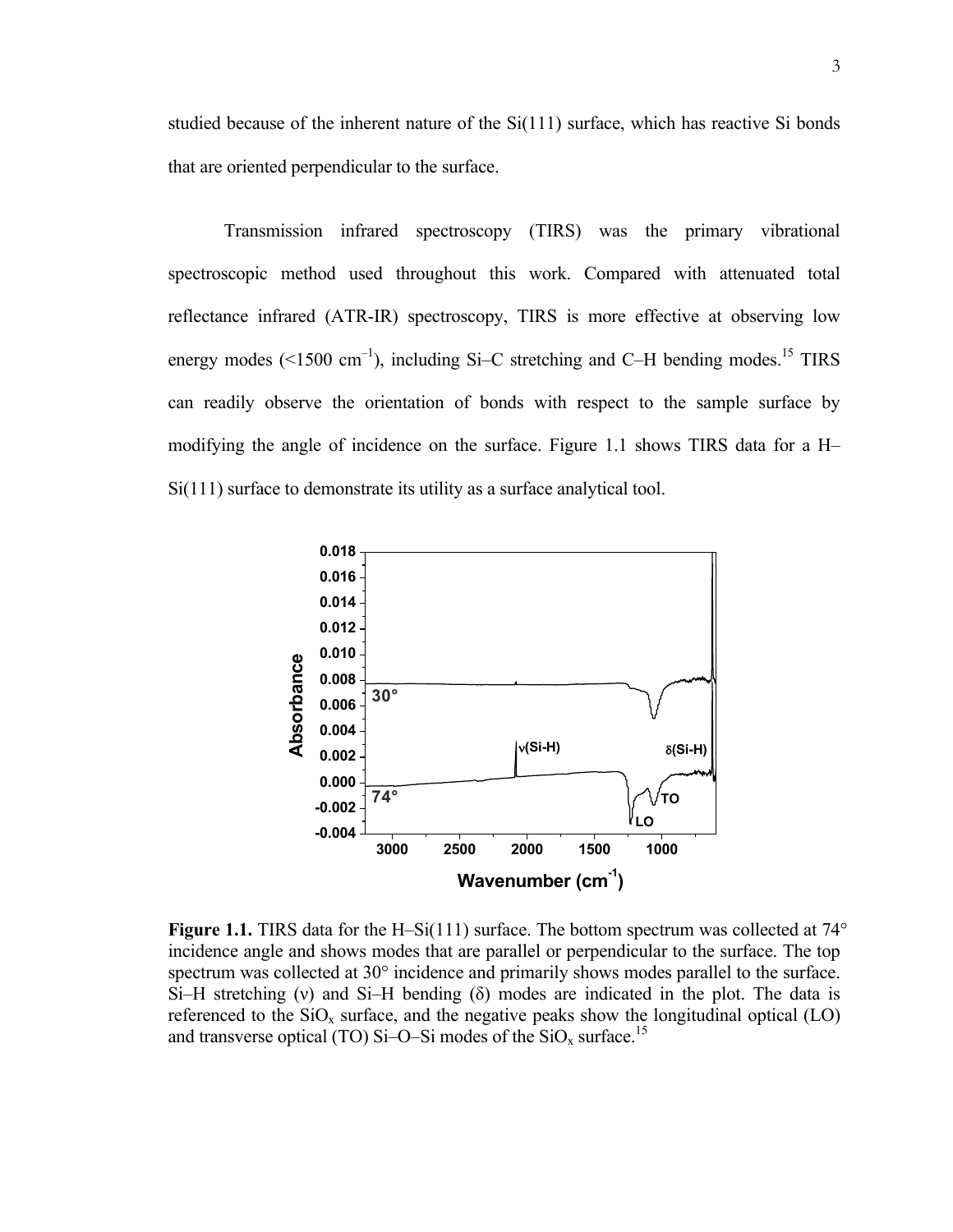Si–H surfaces were shown to be capable of undergoing wet-chemical reaction with 1-alkenes and 1-alkynes via a hydrosilylation mechanism in  $1995$ <sup>16</sup>. This discovery spurred a flurry of research aimed at achieving self-assembly of monolayers on Si–H surfaces and a new appreciation for the use of semiconductor surfaces as reactants in wet chemical reactions. Hydrosilylation of 1-alkenes and 1-alkynes on Si–H surfaces remains the most common, and one of the simplest, methods for imparting organic functionality to Si surfaces. Substrates prepared by hydrosilylation have been used to attach reversible redox species to the surface,  $17-19$  seed the growth of metal oxides by atomic layer deposition  $(ALD)$ ,<sup>20-21</sup> and attach biomolecules, such as DNA, to the surface.<sup>22-23</sup>

One of the major drawbacks of hydrosilylation reactions on Si–H surfaces is the mechanism by which it proceeds. The (111) crystal plane has the lowest density of reactive Si–H bonds and is, therefore, the least sterically crowded surface. Still, steric considerations preclude the smallest substrates suitable for undergoing hydrosilylation on H–Si(111) surfaces, such as acetylene or ethylene, from effectively terminating all of the reactive surface sites.<sup>24</sup> Incomplete termination of the Si surface with Si–C bonds leaves unreacted Si–H bonds on the surface, which are susceptible to the formation of surface electronic trap states, also known as surface states. Moreover, hydrosilylation has been proposed to occur via a radical mechanism that propagates across the surface, leaving a high density of surface states after the reaction completes.<sup>25</sup> The high density of surface states results in a high surface recombination velocity (*S*), which correlates with current lost to recombination at the interface and negatively impacts the energetics of surfaces prepared by hydrosilylation.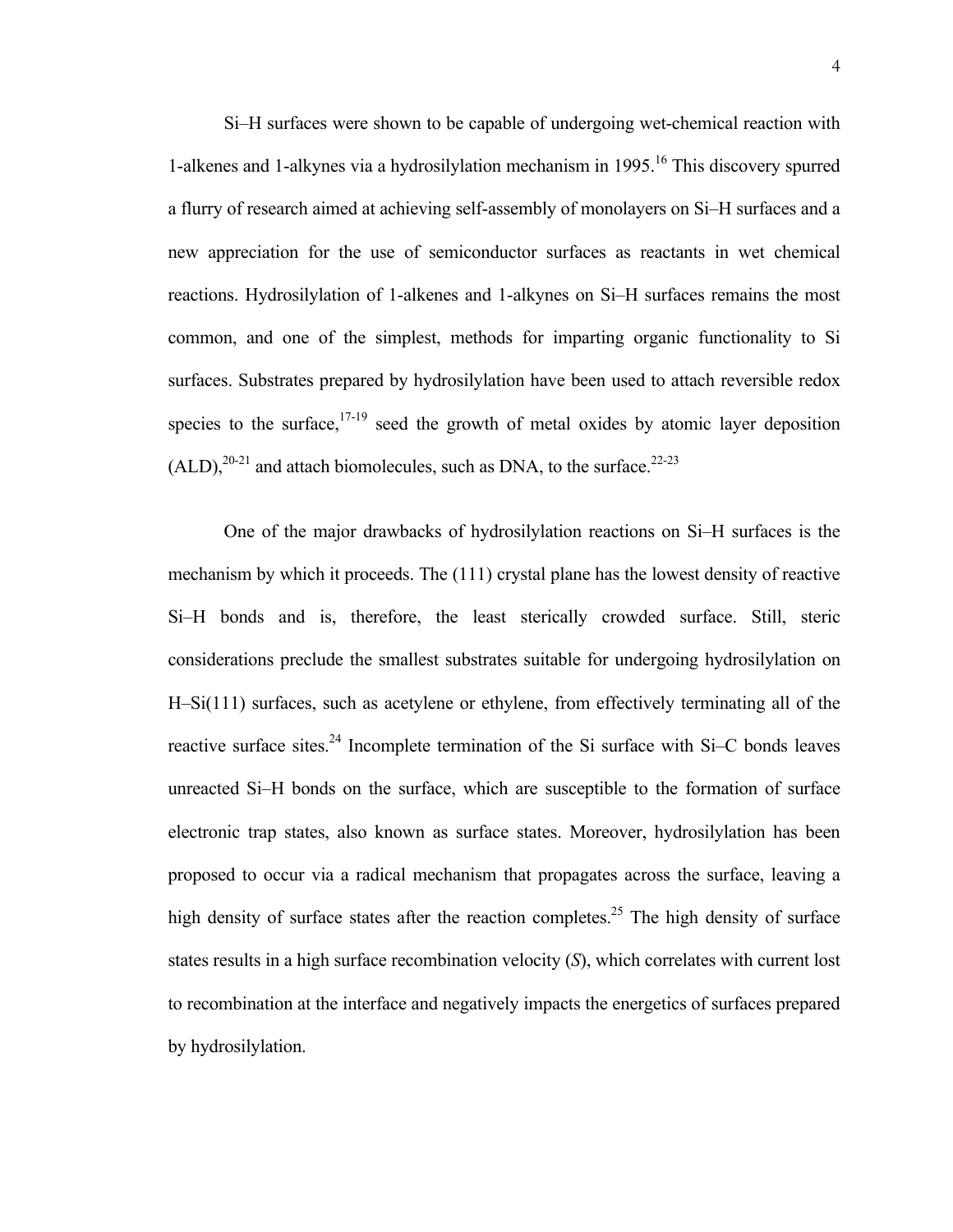#### **1.2 HALOGENATED SILICON SURFACES**

Halogenated Si surfaces are typically used as intermediates in the synthesis of target semiconductor surfaces.<sup>26-33</sup> Chlorine-terminated Si (Si–Cl) surfaces, which are the most commonly used halogenated Si surface, have been prepared by methods that include the gas-phase reaction of Cl<sub>2</sub>(g) with Si–H<sup>34-40</sup> or the solution phase reaction of PCl<sub>5</sub><sup>28, 31, 33, 36,</sup> 41-43 with Si–H in chlorobenzene. The Si–Cl surface is the least sterically crowded of the halogenated surface, allowing for a greater density of Si–Cl bonds capable of undergoing reaction with an alkylating reagent. While all Si–Cl preparation methods yield Si–Cl bonds on the surface, different methods can yield different surface coverage and etch pit density. Bromine-terminated Si (Si–Br) surfaces can be prepared in similar ways by gas-phase reaction of Si–H surfaces with  $Br_2(g)$ , solution phase reaction with  $Br_2(l)$ , or solution phase reaction with *N*-bromosuccinamide.<sup>44-47</sup> Both Br and Cl are sterically able to terminate all Si atop sites on the (111) crystal plane, allowing for both Cl–Si(111) and Br–Si(111) surfaces to serve as generally interchangeable reactive surfaces in sample preparation.

Iodine terminated silicon (Si–I) surfaces have been prepared by reaction of Si–H surfaces with  $I_2$  in benzene<sup>48</sup> and by exposure of vacuum-cleaned Si to CH<sub>3</sub>I vapor.<sup>49-51</sup> The van der Waals radius of I is too large to terminate all Si(111) atop sites, and a maximum coverage of  $\sim 0.33$  ML Si-I was observed for reaction of H-Si(111) with I<sub>2</sub>/benzene. The steric bulk of I could be potentially exploited in order to form mixed monolayers on Si surfaces by partial iodination followed by reaction of the Si–I sites with Grignards and reaction of the residual Si–H sites by hydrosilylation. The differences in the reactivity of the Si–Cl, Si–Br, or Si–I surfaces have additionally not been clearly documented.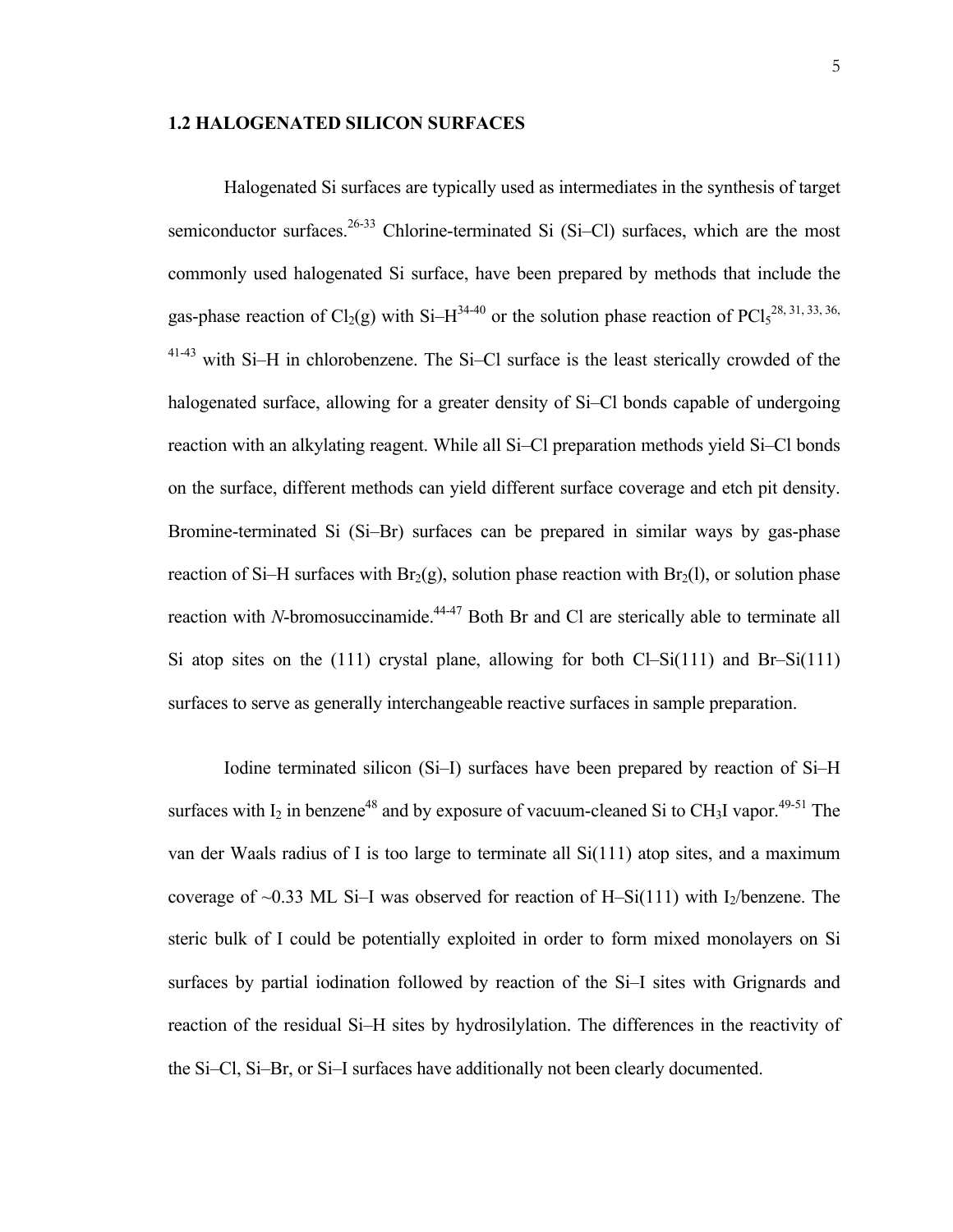#### **1.3 METHYL-TERMINATED SILICON SURFACES**

Alkyl termination of Si surfaces by a two-step halogenation/alkylation procedure was first reported in 1996.<sup>28</sup> Generally, this two-step procedure involves the reaction of a Si–Cl or Si–Br intermediate surface with a Grignard, organolithium, or organosodium reagent.<sup>15, 24, 26-27, 31-33, 52-53</sup> This method allows for the facile and rapid attachment of shortchain alkyl groups, including methyl, ethyl, and phenyl, which would not be achievable by hydrosilylation chemistry. While long-chain alkyl groups are also readily attached by halogenation/alkylation, the interest in methyl-terminated  $Si(111)$  (CH<sub>3</sub>– $Si(111)$ ) has been the most intense. The novelty of  $CH_3-Si(111)$  surfaces is centered around the unique ability of the –CH<sub>3</sub> group to terminate nearly all of the atop Si(111) sites,<sup>54-58</sup> affording CH<sub>3</sub>–  $Si(111)$  surfaces exceptional chemical stability<sup>26, 31-32</sup> and very low surface recombination velocity.<sup>59</sup> While CH<sub>3</sub>–Si(111) surfaces have been the subject of numerous scientific studies over two decades, my work as a graduate student initially focused on achieving control over the preparation of  $CH_3-Si(111)$  surfaces, and I reproduced much of the data that has been reported previously. The following section is a consolidated overview of  $CH_3-Si(111)$  surface characterization using the data I collected for control  $CH_3-Si(111)$ samples.

TIRS data for CH<sub>3</sub>-Si(111) surfaces are given in Figure 1.2.<sup>15</sup> The C-H stretching (v) region shows modes at 2961, 2926, 2910, and 2856 cm<sup>-1</sup> with the signals at 2961 and 2910 cm<sup>-1</sup> having been assigned to the asymmetric ( $v_a$ ) and symmetric ( $v_s$ ) C–H stretching motions of the  $-CH_3$  group, respectively, and the signals at 2926 and 2856 cm<sup>-1</sup> having been assigned to  $-CH_2$ – groups on adventitious C species. The presence of a signal at 1257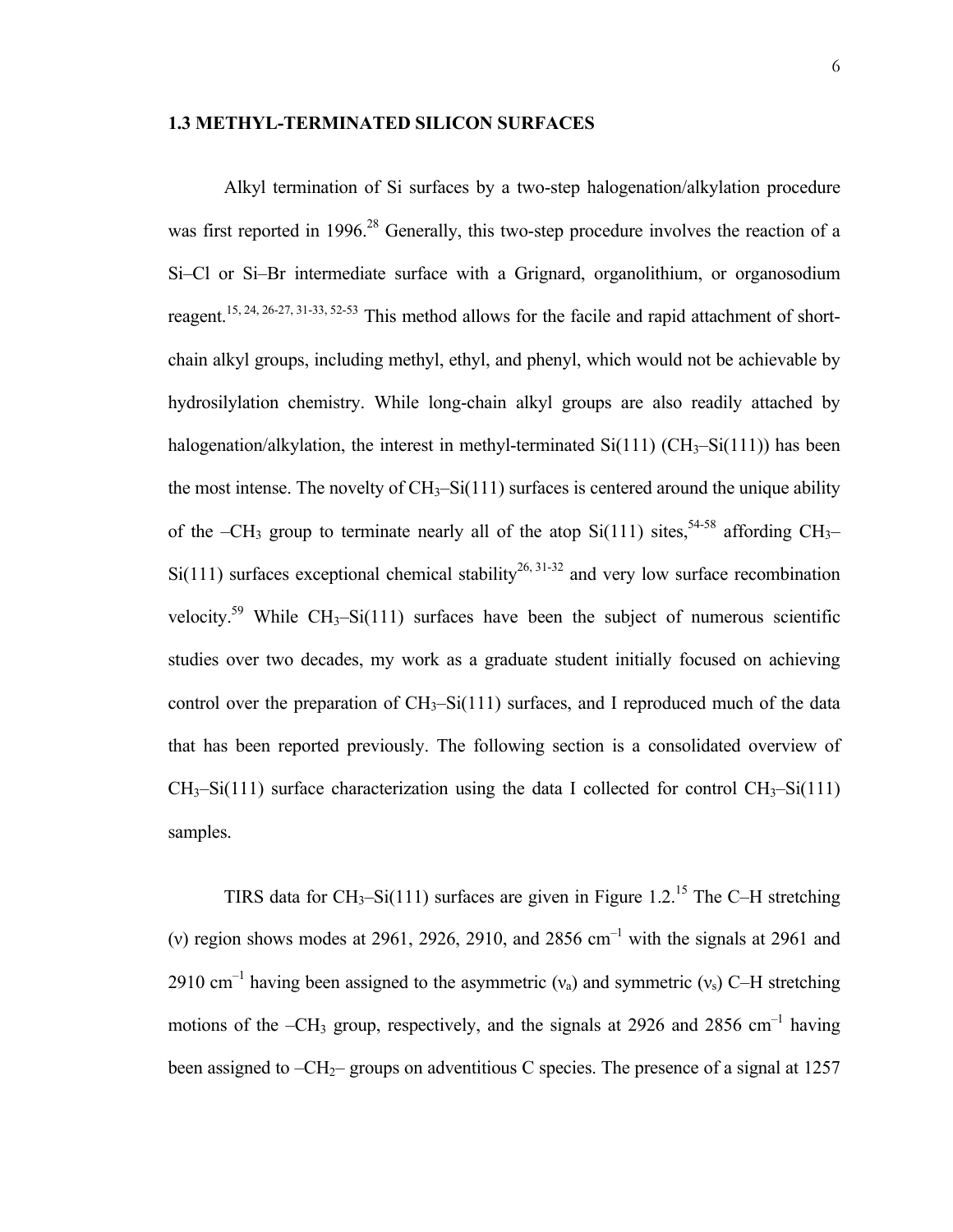$cm^{-1}$  at 74° with respect to the surface normal but not at 30° indicates the presence of a  $(C-H)_{CH_2}$  symmetric bending ( $\delta_s$ ), or "umbrella," motion polarized perpendicular to the surface. This signal, in addition to a Si–C stretching peak at  $678 \text{ cm}^{-1}$  polarized perpendicular to the surface, provides a strong indication that the Si–CH<sub>3</sub> group is oriented normal to the surface. Additionally, a CH<sub>3</sub> rocking (ρ) mode at 753 cm<sup>-1</sup> is observed at both angles of incidence.



**Figure 1.2.** TIRS data for  $CH_3-Si(111)$  surfaces, referenced to the H–Si(111) surface, collected at  $74^{\circ}$  (bottom) and  $30^{\circ}$  (top) from the surface normal. Panel a shows high-energy region, and panel b shows the low-energy region. The negative peaks in panel b resulted from the H–Si(111) background. A sharp negative peak observed in panel b at  $30^{\circ}$ incidence marked with  $*$  at 667 cm<sup>-1</sup> resulted from  $CO<sub>2</sub>$  in the atmosphere. The subscripts "CH<sub>3</sub>" and "CH<sub>2</sub>" indicate C–H stretching signals arising from the –CH<sub>3</sub> and –CH<sub>2</sub>– groups, respectively. The peak positions and assignments are indicated. The 30° spectrum is offset vertically for clarity.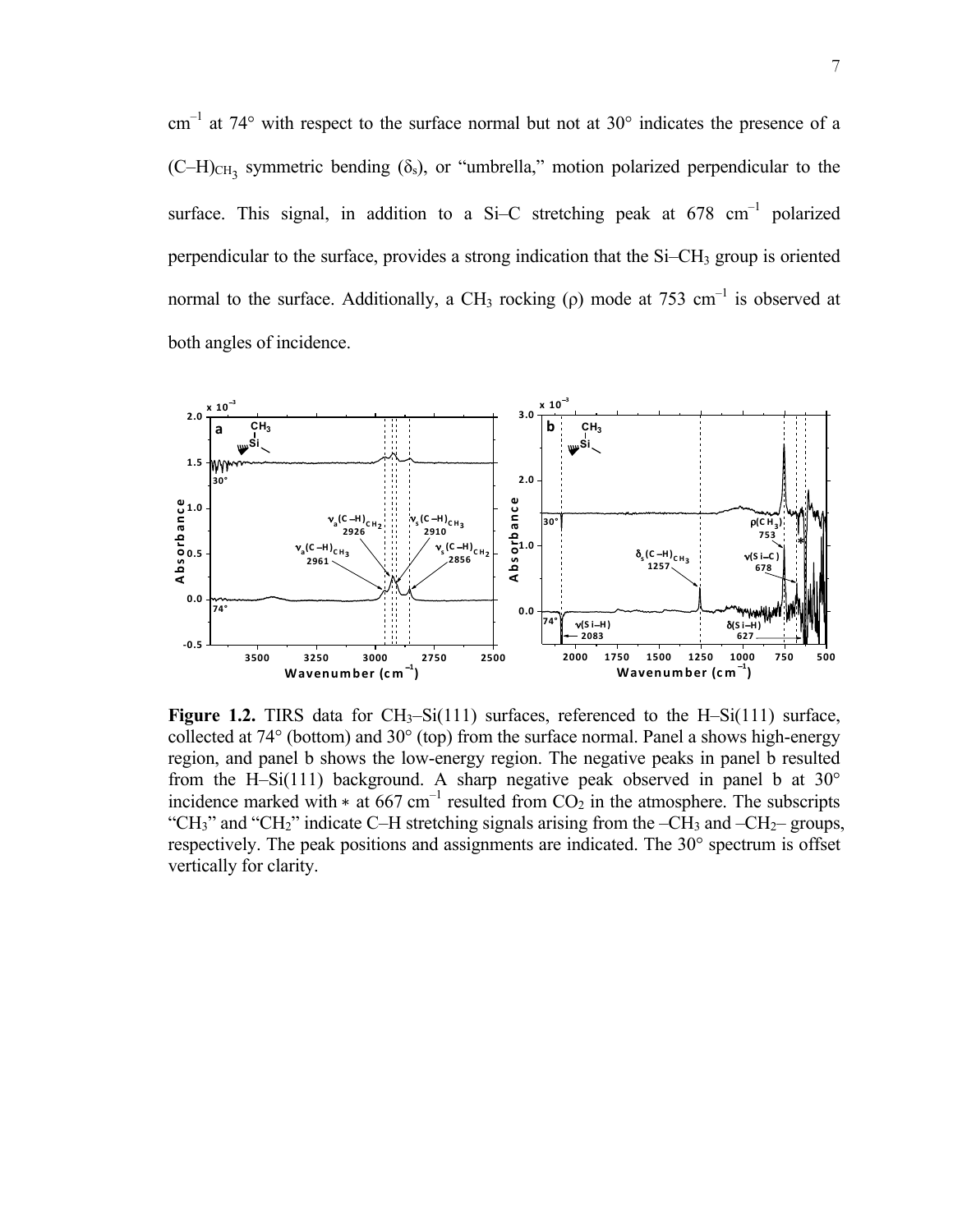HREELS data for CH<sub>3</sub>-Si(111) surfaces,<sup>60</sup> shown in Figure 1.3, allows for detection of vibrational signals that could not be readily observed by TIRS. HREELS data for CH<sub>3</sub>-Si(111) surfaces exhibited peaks centered at 747, 1267, and 2927 cm<sup>-1</sup>, corresponding to CH<sub>3</sub> rocking,  $(C-H)_{CH_3}$  symmetric bending, and  $(C-H)_{CH_3}$  symmetric and asymmetric stretching motions, respectively, all of which were observed using TIRS. Resolution limitations of the HREELS instrumentation yielded a single C–H stretching peak for the asymmetric and symmetric stretching modes. The use of HREELS allowed for observation of Si–C stretching  $(665 \text{ cm}^{-1})$  and bending  $(477 \text{ cm}^{-1})$  signals in addition to the IR-inactive (C-H)<sub>CH<sub>3</sub></sub> asymmetric bending ( $\delta_a$ ) motion at 1399 a cm<sup>-1</sup>. A small amount of silicon oxide (SiO<sub>x</sub>) gave rise to a signal that was centered at 1066 cm<sup>-1</sup>. These results compare favorably with previously published spectra of  $CH_3-Si(111)$  surfaces.



**Figure 1.3.** HREELS data for  $CH_3-Si(111)$  surfaces. The data were collected in the specular geometry using an incident beam energy of 5.0 eV, and the fwhm of the elastic peak was 13.3 meV. The raw spectrum (bottom) is shown with the magnified spectrum (top) superimposed for clarity. The peak positions and assignments are indicated in the figure.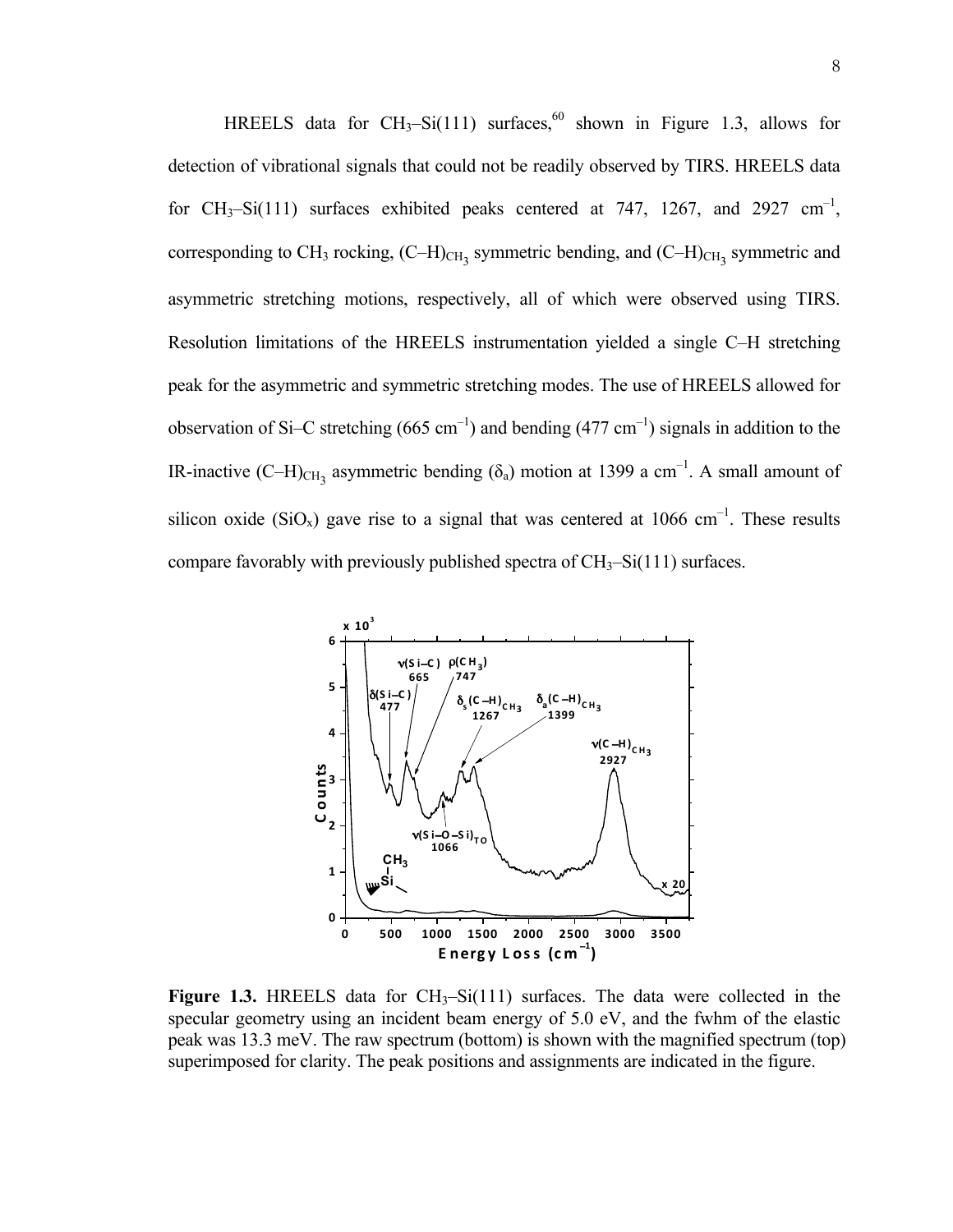Table 1.1 summarizes the vibrational modes detected by TIRS and HREELS for  $CH<sub>3</sub>$ –Si(111) surfaces along with the orientation of the modes with respect to the surface plane.

| <b>TIRS</b><br><b>Frequency</b><br>$(cm^{-1})$ | <b>HREELS</b><br><b>Frequency</b><br>$\text{(cm}^{-1})^a$ | <b>Assigned</b><br>Mode <sup>b</sup>             | <b>Orientation to</b><br>Surface $^c$ |
|------------------------------------------------|-----------------------------------------------------------|--------------------------------------------------|---------------------------------------|
| 2961                                           | 2927                                                      | $v_a$ (C-H) <sub>CH<sub>3</sub></sub>            |                                       |
| 2926                                           | 2927                                                      | $v_a$ (C-H) <sub>CH</sub> <sub>2</sub>           |                                       |
| 2910                                           | 2927                                                      | $v_s$ (C-H) <sub>CH<sub>3</sub></sub>            |                                       |
| 2856                                           | 2927                                                      | $v_s$ (C-H) $_{CH_2}$                            |                                       |
|                                                | 1399                                                      | $\delta_a(C-H)_{CH_3}$                           |                                       |
| 1257                                           | 1267                                                      | $\delta_{\rm s}$ (C-H) <sub>CH<sub>3</sub></sub> | $\mathbf{L}$                          |
| weak                                           | 1066                                                      | $v(Si-O-Si)_{TO}$                                | not $\perp$                           |
| 753                                            | 747                                                       | $\rho$ (CH <sub>3</sub> )                        | not $\perp$                           |
| 678                                            | 665                                                       | $v(Si-C)$                                        | 丄                                     |
|                                                | 477                                                       | $\delta$ (Si–C                                   |                                       |

**Table 1.1.** Summary of the Positions and Assigned Modes for the Vibrational Signatures Observed for the  $CH_3-Si(111)$  Surface.

<sup>a</sup>In some cases, HREELS signals do not resolve multiple vibrational modes that are observed by TIRS. The HREELS signal with the closest energy to the resolved TIRS signal is paired in the table. <sup>b</sup>The symbols v,  $\delta$ , and  $\rho$  signify stretching, bending, and rocking motions, respectively, with subscripts a and s indicating whether the mode is asymmetric or symmetric, respectively. Subscripts "CH<sub>3</sub>" and "CH<sub>2</sub>" indicate C–H stretching signals arising from  $-CH_3$  and  $-CH_2$ – saturated hydrocarbons, respectively. The subscript "TO" indicates a transverse optical Si–O–Si motion. *<sup>c</sup>* The orientation of the vibrational mode with respect to the plane of the sample surface determined by TIRS is given.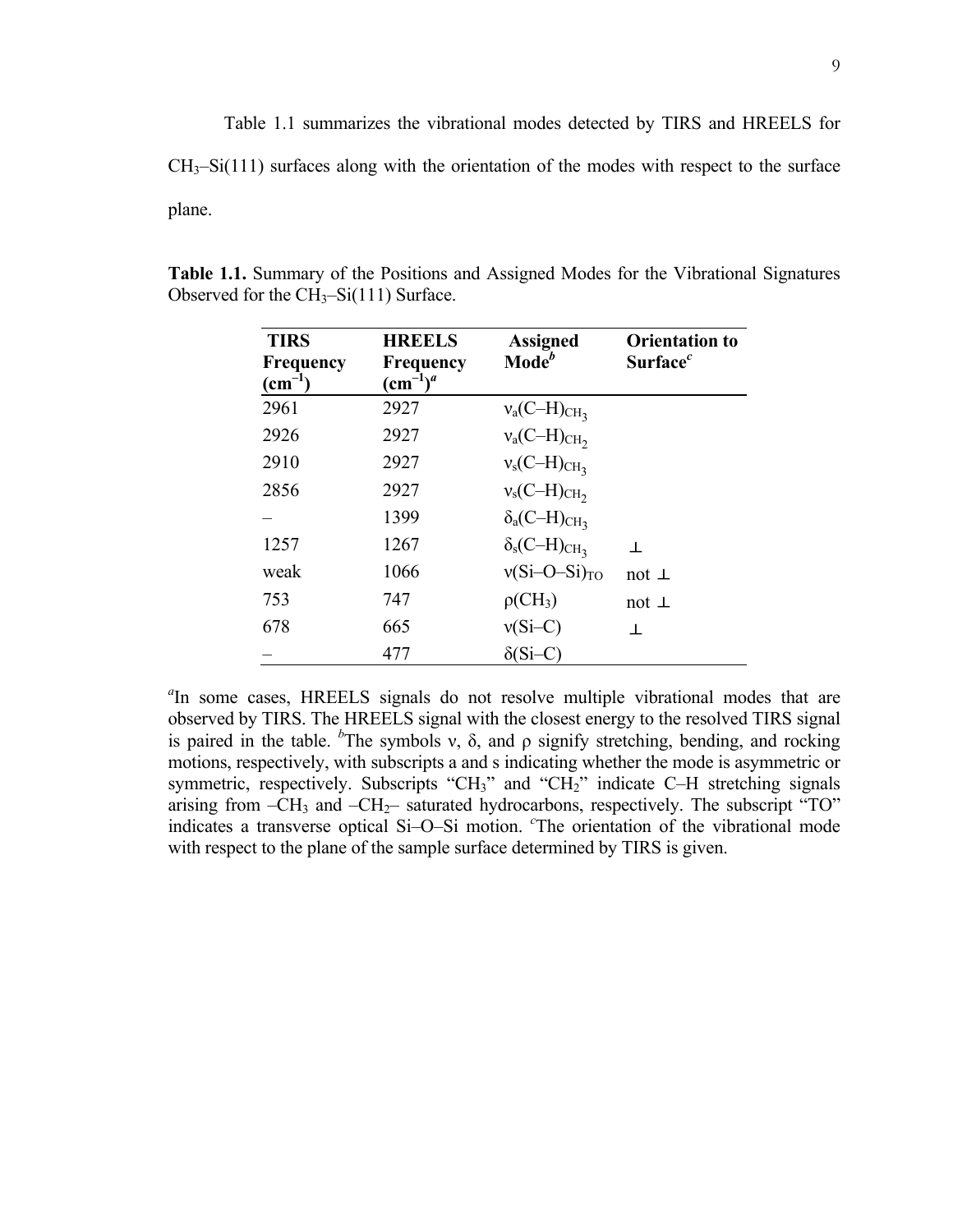X-ray photoelectron spectroscopy (XPS) data provides quantitative information about the species present on  $CH_3-Si(111)$  surfaces. Survey spectra indicate that only signals ascribable to Si, C, and O are observed, and high-resolution spectra are shown for the C 1s and Si 2p core levels in Figure 1.4.  $CH_3-Si(111)$  surfaces exhibit three distinct C 1s signals, the most prominent of which is centered at 284.3 eV. This photoemission peak is ascribed to C bonded to Si  $(C_{\text{Si}})$ , <sup>61</sup> while the remaining two signals at 285.2 and 286.4 eV arise from adventitious C species. The fractional monolayer coverage ( $\Phi$ ) of  $-CH_3$  groups on the prepared CH3–Si(111) surfaces can be estimated using a substrate-overlayer model discussed in Chapter 2 (section 2.2.3),<sup>62-63</sup> to yield  $\Phi_{\text{Si-CH}_3}$  =1.13  $\pm$  0.07 ML, which supports the conclusion that  $CH_3-Si(111)$  surfaces exhibit nearly full termination of the Si atop sites with Si–C bonds. While the calculated  $\Phi_{Si-CH_3}$  is higher than the maximum 1 ML of –CH3 groups, the reported value is fairly typical for the magnitude of error expected when quantifying XPS data. Only the photoemission signal at 284.3 eV was used in the estimation of  $\Phi_{\text{Si-CH}_3}$  because this signal arises directly from the bound –CH<sub>3</sub> group. Previous work has shown that annealing  $CH_3-Si(111)$  surfaces to 450 °C in vacuum removes the majority of adventitious species and reveals two additional C 1s photoemission signals resulting from the vibrational fine structure of the  $-CH_3$  group.<sup>61, 64</sup> However, due to resolution limitations of the instrumentation used in this work, these peaks are omitted from the fitting process for all alkyl-terminated surfaces. No detectable amount of  $SiO<sub>x</sub>$  was observed by XPS on  $CH<sub>3</sub>-Si(111)$  surfaces.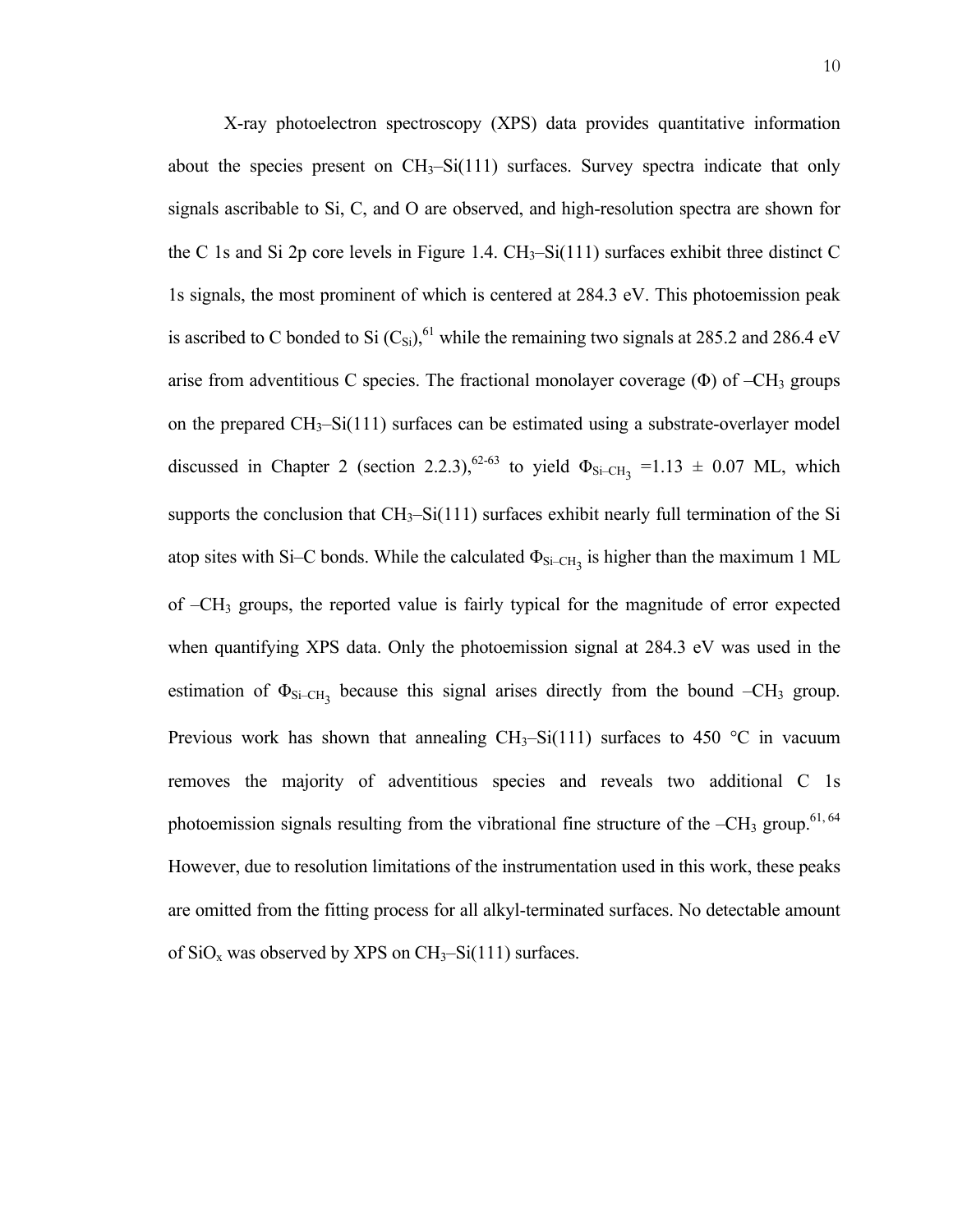

**Figure 1.4.** High-resolution XP spectra of the (a) C 1s and (b) Si 2p regions for  $CH_3$ – Si(111) surfaces. The low binding-energy C photoemission signal at 284.3 eV has been ascribed to C bound to Si (blue,  $C_{\text{Si}}$ ), with the C 1s signals at 285.2 and 286.4 eV arising from C bound to C (red,  $C<sub>C</sub>$ ) and C bound to O (green,  $C<sub>O</sub>$ ), respectively. The region from 102–105 eV in the Si 2p spectrum is magnified to show the absence of detectable highorder SiOx.

Figure 1.5 gives a representative atomic-force microscope (AFM) image of a  $CH_{3}$ - $Si(111)$  surface. The surface generally exhibits broad atomic terraces with relatively few etch pits. The difference in height observed at terrace step edges is  $\sim 0.3$  nm, which is consistent with the height difference between terraces observed on vacuum cleaved unreconstructed  $Si(111)$  surfaces.<sup>65</sup> The surfaces often exhibit particulates that are shown as raised spots in the AFM images. The size and concentration of these spots tends to vary, and could be correlated with the batch and manufacturer of the Grignard reagent (CH3MgCl) used in the synthesis process. XPS data shows no detectable metal contaminants, suggesting that these spots are organic in nature and could be the physical manifestation of the adventitious carbon observed in high-resolution C 1s XP spectra of  $CH<sub>3</sub>-Si(111)$  surfaces.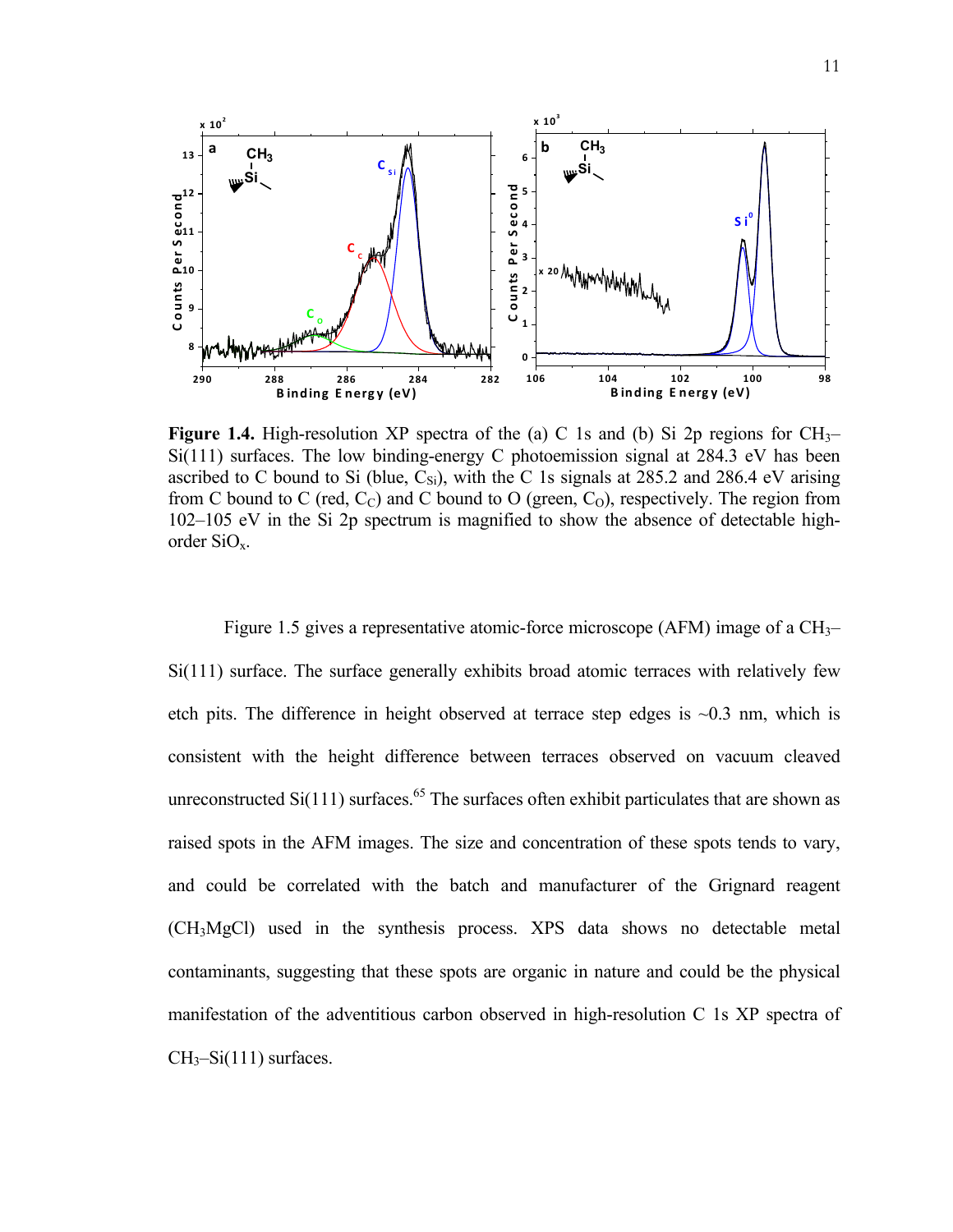

**Figure 1.5.** Representative topographical AFM image of the  $CH_3-Si(111)$  surface. The image is 1  $\mu$ m × 1  $\mu$ m with a z-scale of 1.2 nm (-0.6 to +0.6 nm).

Figure 1.6 shows a representative low-energy electron diffraction (LEED) image collected for a  $CH_3-Si(111)$  surface.<sup>61</sup> The LEED pattern exhibits 3-fold symmetry, which is indicative of a  $(1 \times 1)$  surface unit cell. The image pictured shows 6 bright spots of approximately equal intensity. Adjusting the energy slightly above or below the 43 eV incident beam energy in Figure 1.6 reveals the 3-fold symmetry, as 3 spots remain bright and 3 spots lower in intensity. The spots appear as very bright and sharp relative to the background. This high contrast between the diffraction spots and the background is a strong indication that the  $CH_3-Si(111)$  surface exhibits exceptional long-range ordering. Thus, the LEED data supports the conclusion that  $CH_3-Si(111)$  surfaces are exceptionally well-ordered and have nearly complete termination of the atop Si sites with Si–C bonds.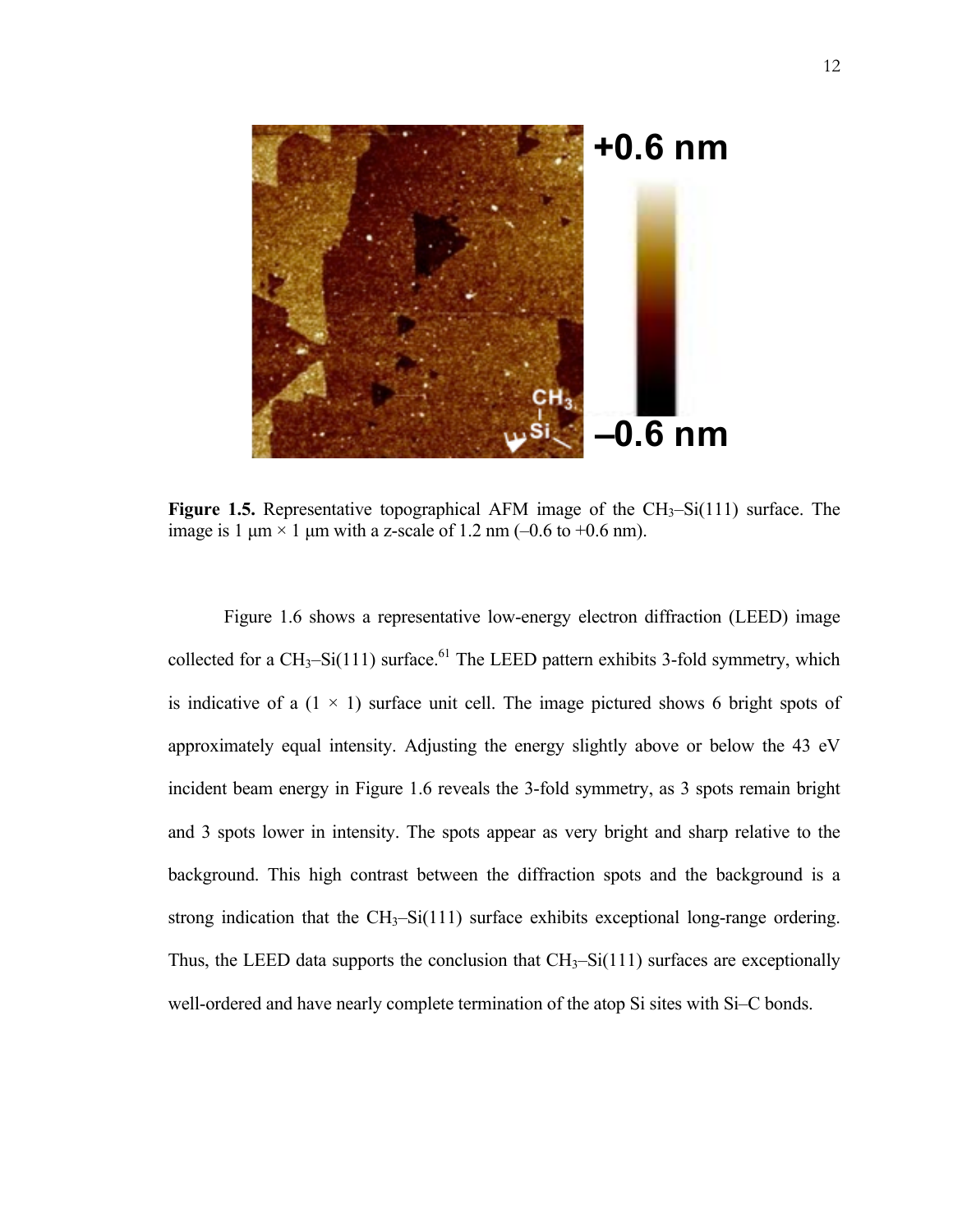

**Figure 1.6.** Representative LEED pattern for a  $CH_3-Si(111)$  surface collected at 43 eV incident beam energy.

Surface recombination velocity (*S*) measurements are typically acquired using a time-resolved microwave conductivity setup, but can also be measured using time-resolved radio frequency conductivity measurements. The microwave conductivity setup used in this work is described in detail in section 2.2.2. The microwave conductivity decay curves can be fitted to an exponential decay to obtain a charge carrier recombination lifetime, τ. Section 2.2.3 describes how to convert  $\tau$  to a surface recombination velocity in cm s<sup>-1</sup>. A decrease in *S* represents a decrease in the electrically active surface state density. Figure 1.7 shows *S* for a  $CH_3-Si(111)$  surface as a function of exposure to air. A typical initial *S* for a CH3–Si(111) surface immediately after preparation and cleaning was 40 cm  $s^{-1}$ , which corresponds to an electrical defect density of 1 defect per  $2 \times 10^5$  surface sites (eq 2.4).<sup>66</sup> Remarkably, *S* for CH<sub>3</sub>-Si(111) surfaces decreases to ~15 cm s<sup>-1</sup> after 72 h exposure to air. This decrease results in a lower surface state density of 1 per  $5 \times 10^5$  surface sites. Over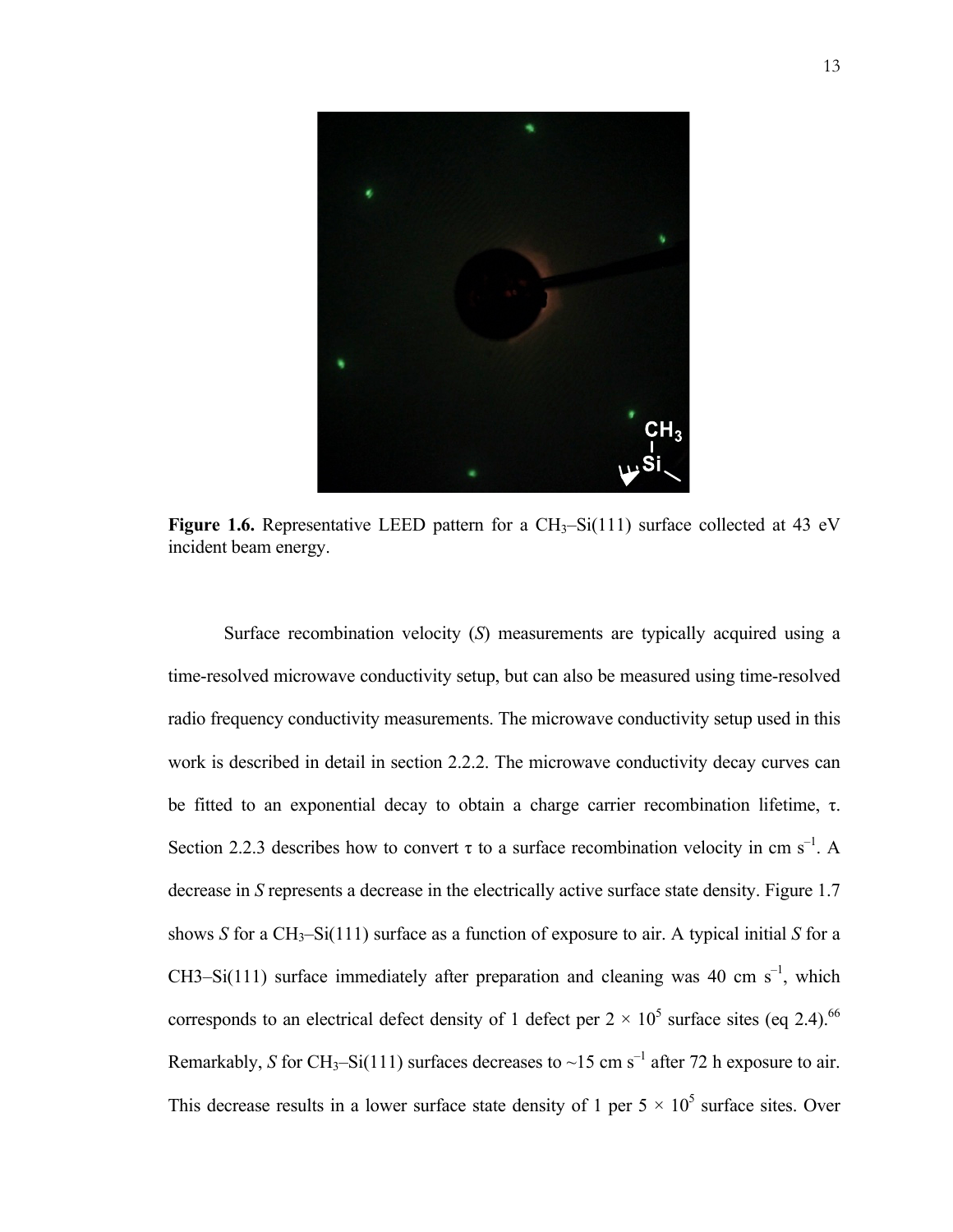time, a small increase in *S* is typically observed, but the increase does not represent a significant increase in the electrically active surface state density. Over the same amount of time, the CH<sub>3</sub>–Si(111) surface would be expected to form a measureable amount of  $SiO<sub>x</sub>$ ,<sup>31</sup> but the formation of  $SiO<sub>x</sub>$  does not appear to contribute significantly to an increase in *S*. One hypothesis for the initial decrease in *S* observed over the first 72 h of air exposure could involve the initial passivation of surface states, such as dangling bonds, by reaction with  $H_2O$  and  $O_2$  in the air, with long-term oxidation of the surface in air having little effect on *S*. This is in contrast to H–Si(111) surfaces, which undergo comparatively rapid oxidation in air, and exhibit high *S* after just 15 min air exposure.<sup>59</sup> Thus, CH<sub>3</sub>-Si(111) surfaces exhibit improved stability in air relative to H–Si(111) surfaces and have remarkable electrical properties.



**Figure 1.7.** *S* behavior as a function of time exposed to air for  $CH_3-Si(111)$  surfaces. The error bars represent 1 standard deviation about the mean. **1.4 SURFACE CHEMISTRY APPLICATIONS**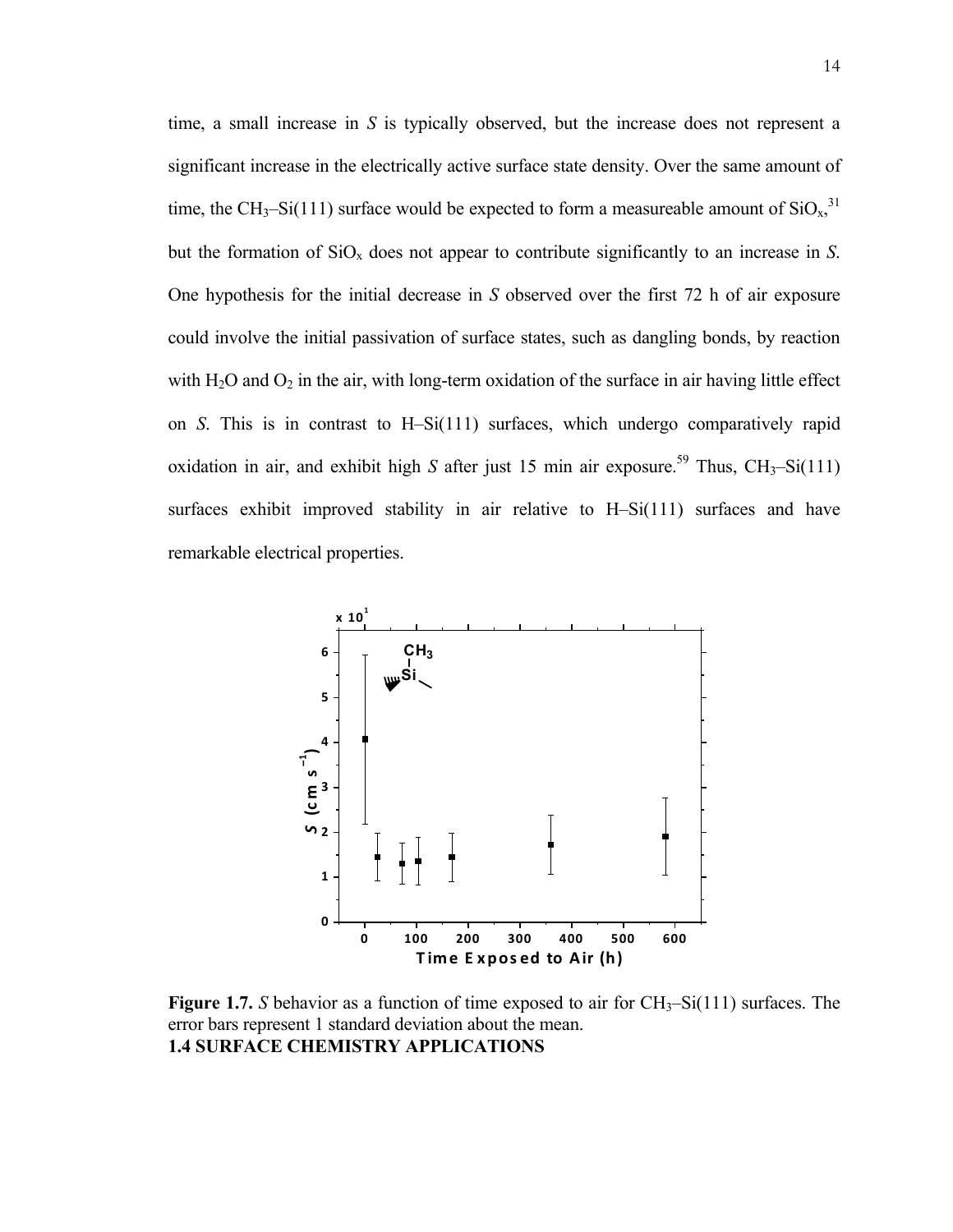Functionalization of semiconductor surfaces is motivated by a variety of applications, often inspired by the conventional uses for semiconductors in transistors, photovoltaics, and photoelectrochemical cells. In particular, surface chemistry offers the opportunity to control the interface between semiconductors and other functional device components, which may include catalysts, metals, conductive polymers, or protecting layers (e.g. metal oxides). Organic scaffolds grafted to semiconductor surfaces can potentially allow for molecular-level control over the interface between the semiconductor and other device components to achieve optimal interactions from a mechanical, physical, and electrical perspective.

As part of the development of efficient and cost-effective photoelectrochemical water splitting cells for fuel generation, the interface between catalysts and semiconductors, depicted in Figure 1.8, is critical to the performance of the device. The catalyst/semiconductor must exhibit favorable mechanical interactions such that the catalyst remains closely associated with the surface, but the energetics at the interface must be favorable to effect the maximum output potential. Surface chemistry provides an exceptional opportunity to control the mechanical properties of the catalyst/semiconductor interface while also allowing for favorable energetics at the interface.

Some of the common catalysts that have been developed for use in photoelectrochemical water splitting cells include Pt,  $M_0Se_2$ <sup>67</sup> CoP,<sup>68</sup> and Fe<sub>3</sub>P<sup>69</sup> for proton reduction and IrO<sub>2</sub> and NiO<sub>x</sub><sup>70-71</sup> for water oxidation. These catalysts are all metals, metal oxides, or alloys that have defined work functions that may not form highly rectifying junctions between Si and the catalyst. Additionally, these catalysts can be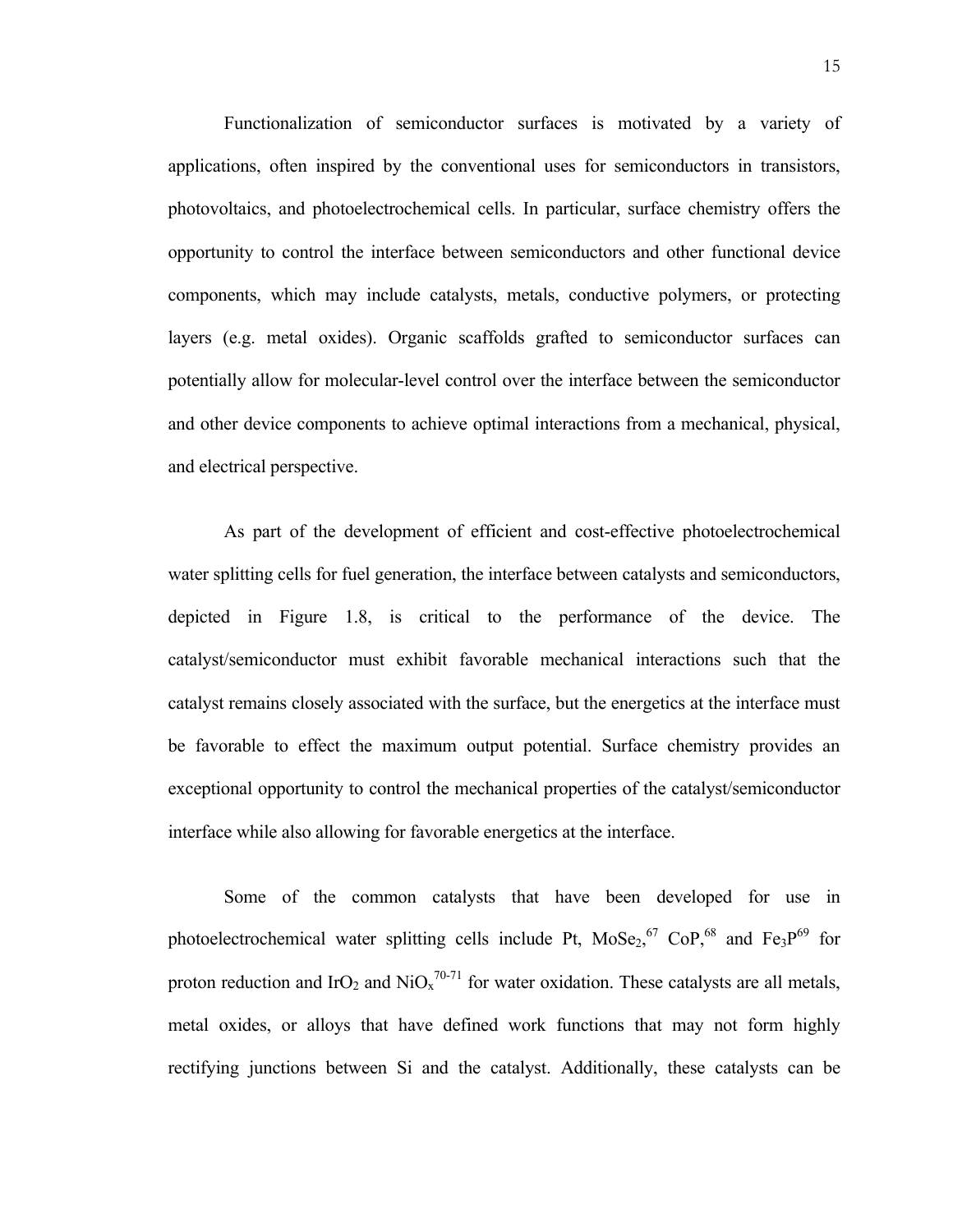deposited by a number of methods, including electrodeposition, drop-cast and sinter, or oxidation of a metallic film. Surface chemistry can be used to (1) tune the semiconductor band edges such that the energetics at the semiconductor/catalyst interface produces the maximum output voltage and (2) to improve the mechanical and physical robustness of the semiconductor/catalyst interaction so the catalyst film or particles remain bound to the semiconductor during long-term device operation. Organic linkers between Si and the catalysts could provide a scalable and robust method of improving Si/catalyst interfaces to achieve the properties required my photoelectrochemical systems.



**Figure 1.8.** Example of linker chemistry that could be used to integrate catalyst nanoparticles (green circles) with semiconductor surfaces. The linker would be designed to impart a favorable surface dipole that positions the semiconductor band edges relative to the catalyst work function to effect the maximum device performance. Additionally, the mechanical interaction between the Si and the catalyst would be improved by the organic linker layer.

Related to Si/catalyst interfaces are Si/metal interfaces (Figure 1.9). The photovoltaic and transistor industries commonly form silicon/metal interfaces in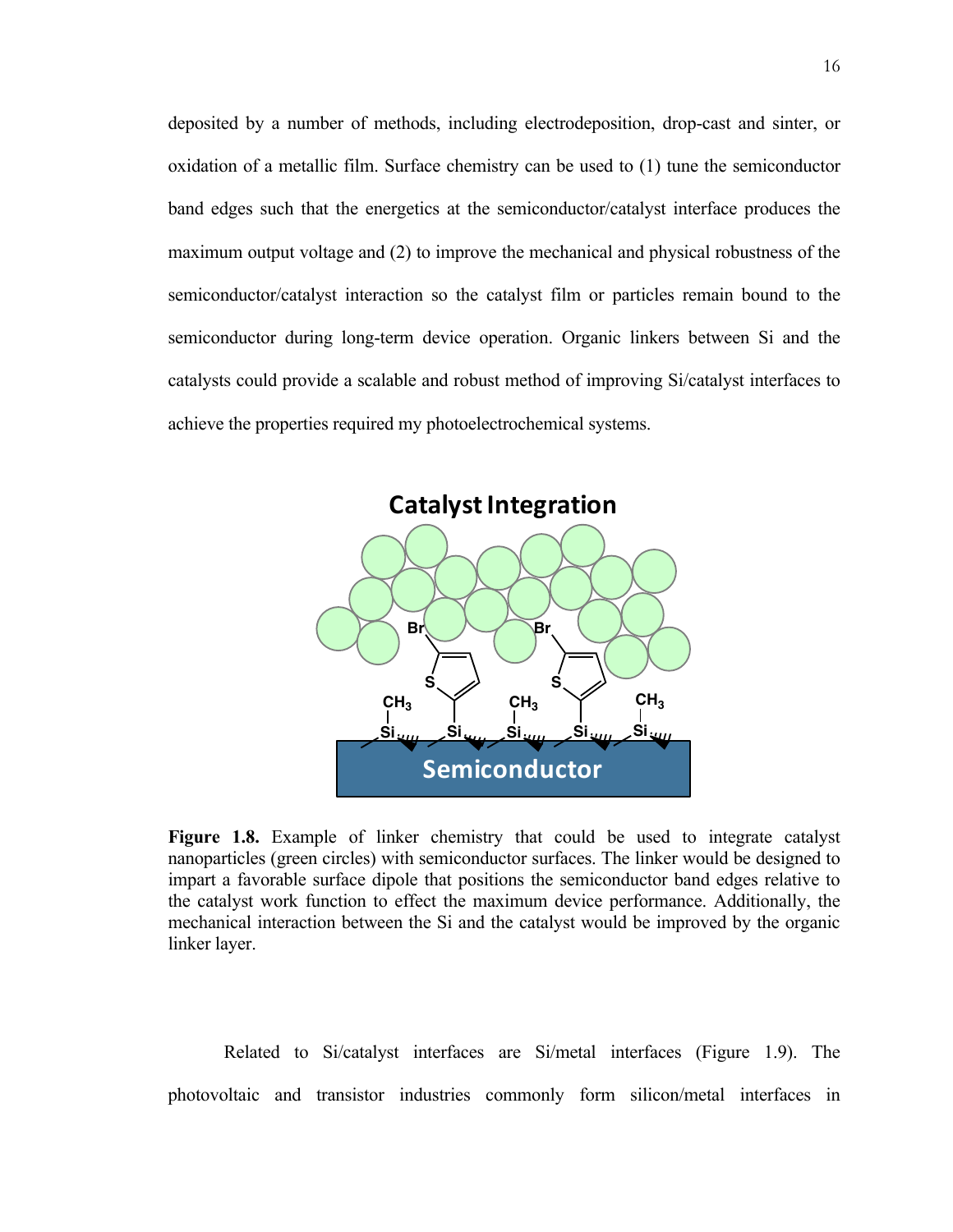established device manufacturing processes. In some cases, an ohmic Si/metal contact is desired, while other applications require a rectifying Si/metal interaction. Deposition of metals directly on Si–H surfaces by common materials processing methods (e.g. evaporation and sputtering) typically results in the formation of metal silicides that are detrimental to the formation of rectifying contacts. Even soft deposition methods, such as electrodeposition or drop-cast and sinter, can yield high surface recombination velocity because of the propensity of the Si–H surface to oxidize and form surface states.

Organic modification of Si surfaces with molecules that impart a surface dipole that favorably positions the semiconductor band edges to effect the maximum energy out of the



**Seeded Metal Deposition**

**Figure 1.9.** Example of linker chemistry that could be used to control metal deposition on a Si surface. The surface chemistry can be used to impart favorable band-edge positions to produce a maximum voltage at the Si/metal interface. Additionally, the reactivity of organic groups on the surface can be exploited to direct metal deposition and form nanopatterns on the surface.

Si/metal interface. Organic modification, such as methyl termination, has been demonstrated to allow for metals that typically form metal silicides, such as Au, to be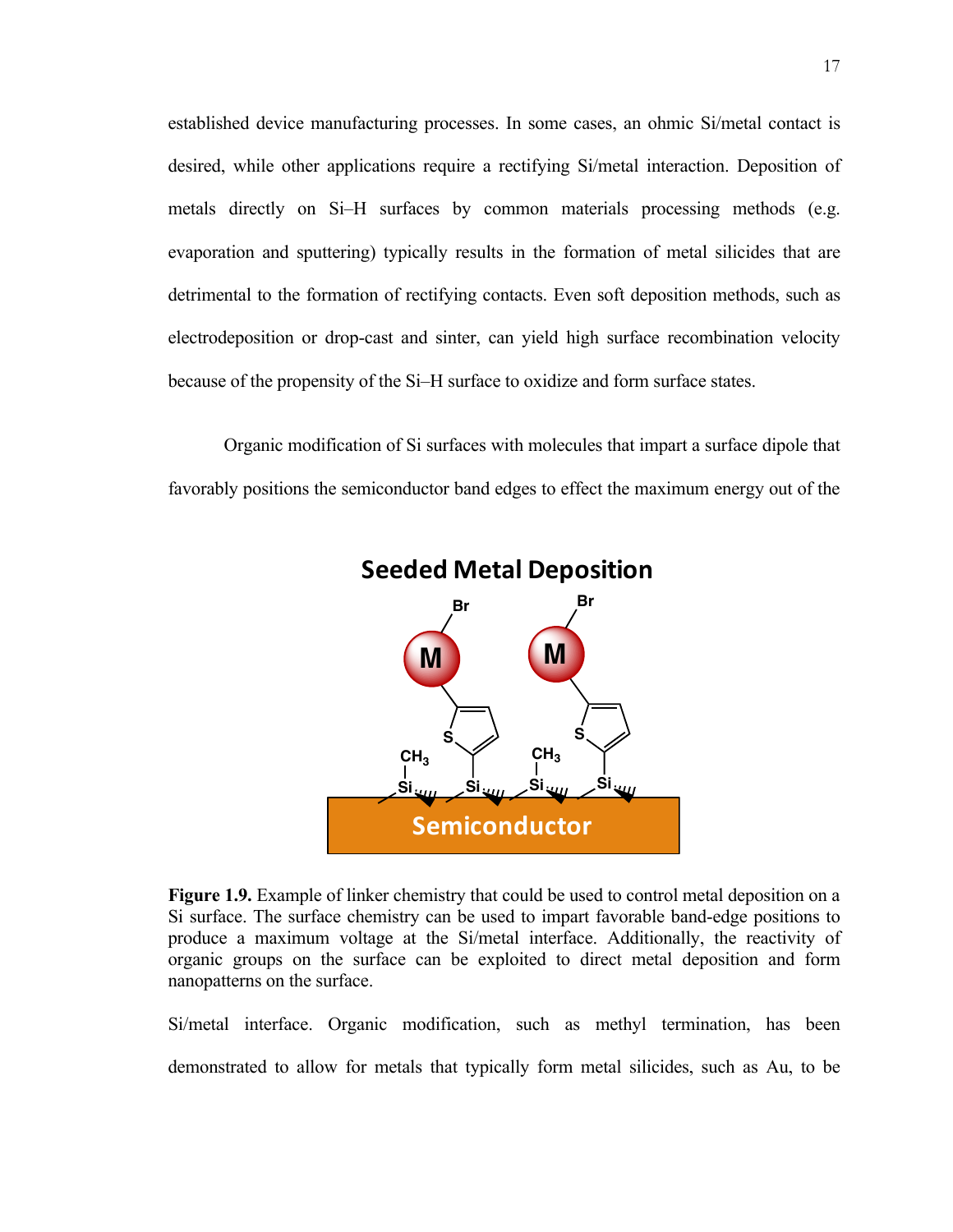deposited on  $CH_3-Si(111)$  surfaces by soft deposition methods (e.g. electrodeposition or drop-cast and sinter).<sup>72-73</sup> Additionally, many organic groups, such as the C–Br bond in Figure 1.9, are reactive towards metals in solution and could be used to direct and control the deposition of metals on semiconductor surfaces. By pattering the surface with reactive organic groups, metals can conceivably be deposited in a controlled manner to yield nanopatterned semiconductor/metal contacts. Organic modification of silicon surfaces offers a unique opportunity to achieve unprecedented control over the deposition of metals on semiconductor surfaces.

Hybrid organic/inorganic solar cells have been developed as alternatives to conventional photovoltaics and photoelectrochemical cells. The polymer can serve as a light absorber as well as a conductive medium to direct charge transfer in solid state devices. Additionally, conductive polymers are generally less susceptible to oxidation or corrosion than inorganic semiconductors and thus could potentially be used as protection layers in photoelectrochemical cells. Moreover, polymer layers are typically flexible, and the development of robust semiconductor/polymer interfaces could allow for the development of improved flexible devices that are more cost effective than traditional photovoltaics.

Covalent bonding between silicon and monomer units for polymers, including thiophene and other conductive polymers,  $45, 74-75$  has been investigated previously. Figure 1.10 gives an example in which the monomer 3,4-ethylenedioxythiophene is used to covalently bind poly(3,4,-ethylenedioxythiophene) to the Si surface. The electrical properties of the silicon/polymer junction could conceivably be influenced by the nature of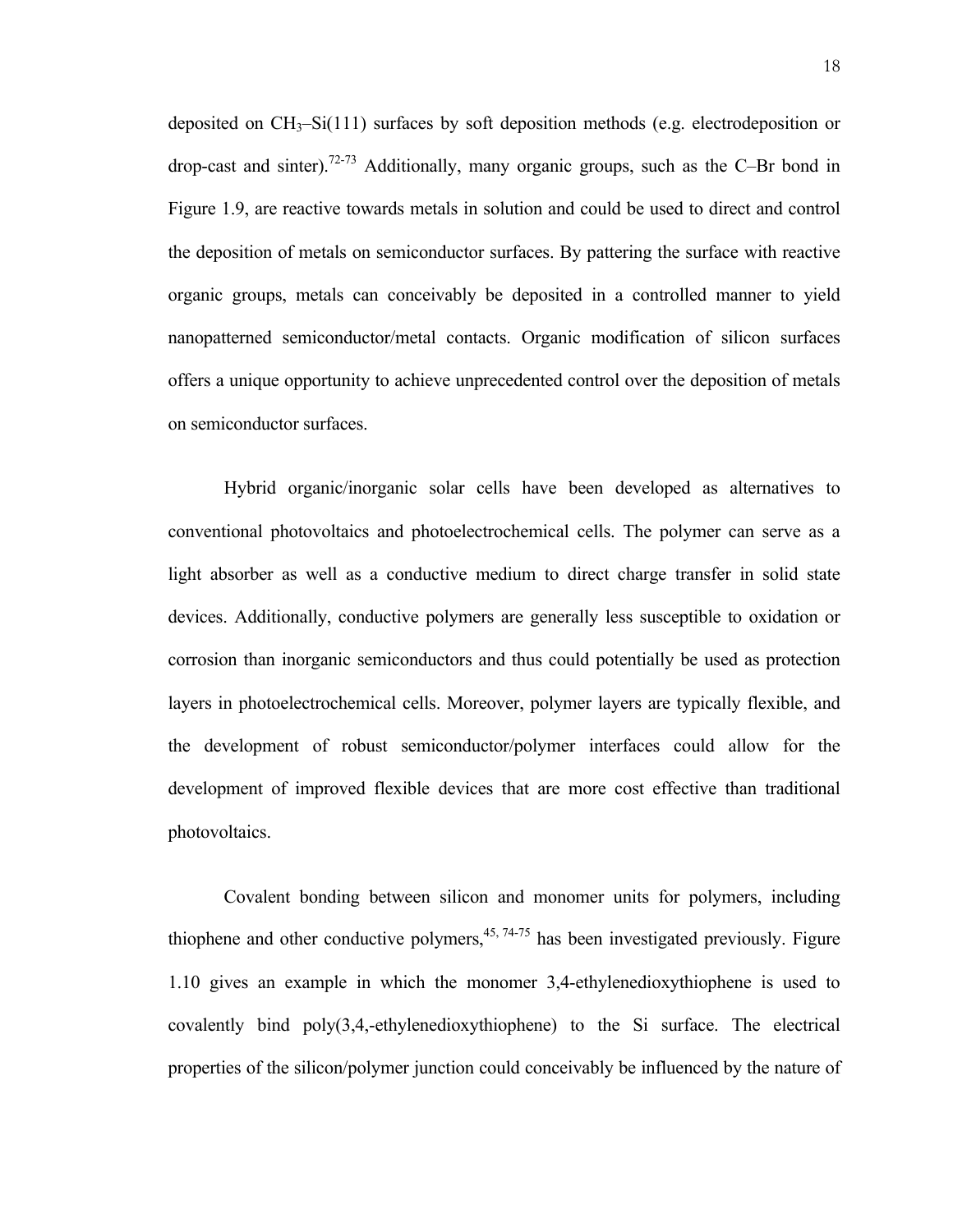the bonding at the Si/polymer interface, with covalent bonds allowing for improved interfacial conductivity and performance. In particular, poly(3,4,-ethylenedioxythiophene) (PEDOT)-poly(styrenesulfonate) (PSS) has been proposed for use in photoelectrochemical devices as a means of providing an ohmic electrical contact between the photoanode and photocathode, while allowing for proton transfer through the membrane and flexibility of the device.<sup>76</sup> Silicon surface chemistry offers a means of providing molecular-level control over the interface between silicon and conductive polymers in order to develop efficient and novel device architectures.



**Figure 1.10.** Example of a silicon/polymer junction formed by a covalent bond between the two materials. The surface of Si could be modified with monomers, in this case 3,4 ethylenedioxythiophene, and electropolymerization of the corresponding conductive polymer on the surface could allow for improved electrical conductivity and performance.

One of the current most challenging aspects in the development of stable and cost effective photoelectrochemical cells for water splitting is the corrosion or passivation of photoanodes in aqueous electrolyte. Silicon, for example, rapidly oxidizes and passivates, forming an electrically insulating layer on the surface, when used as a photoanode without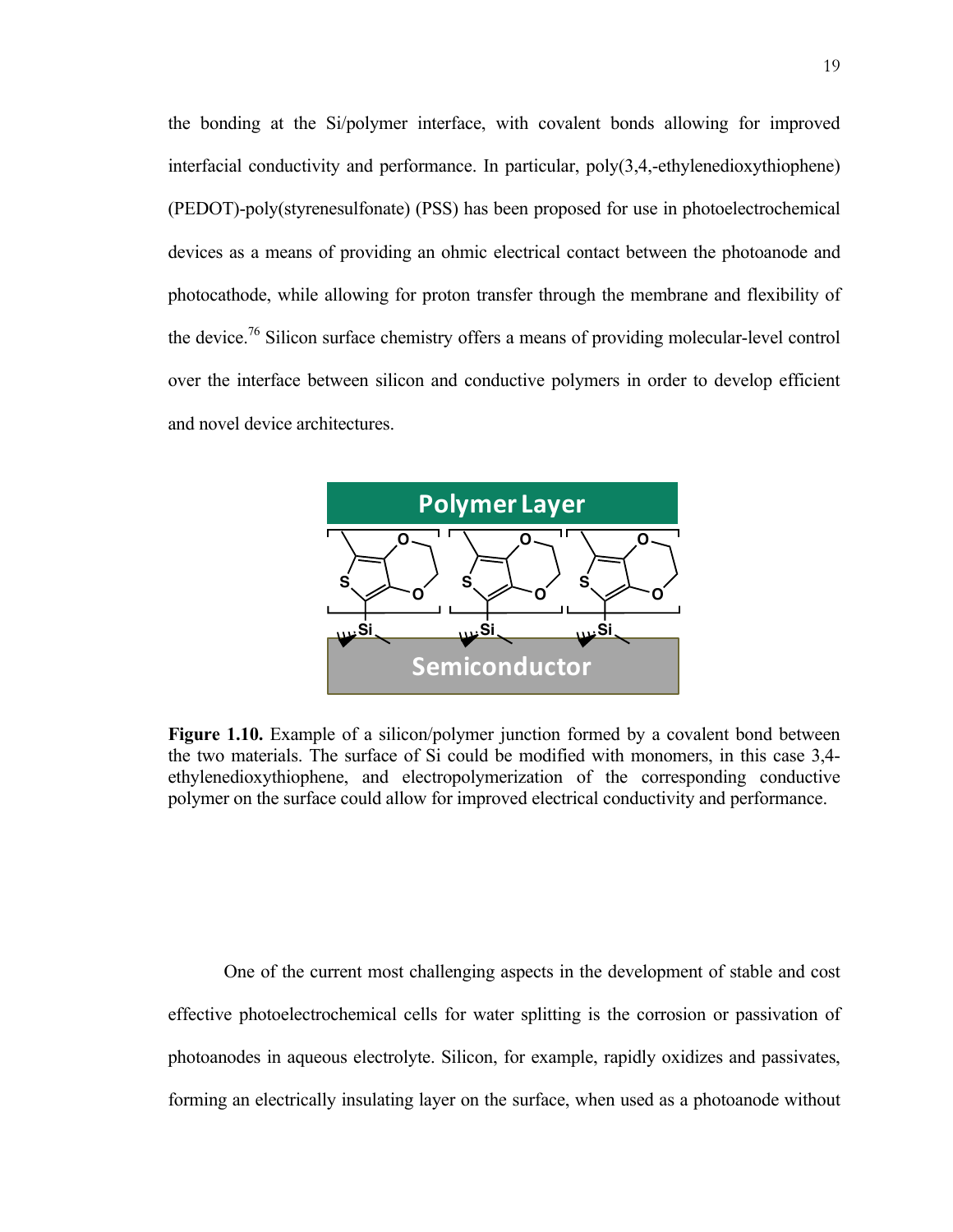sufficient protection from oxidation on the surface. Recently, metal oxide layers, such as  $TiO<sub>2</sub>$  and NiO<sub>x</sub>, deposited on Si substrates by atomic-layer deposition (ALD) or sputtering have been shown to allow for long-term operation of Si and other semiconductors as photoanodes.<sup>70-71, 77</sup> The interface between the Si and the metal oxide could conceivably be controlled on a molecular level by seeding the metal oxide deposition on the surface using a molecular scaffold that is reactive toward the metal oxide precursor.

Currently, semiconductors are most widely used by the microelectronics industry, which has increasingly relied on semiconductor-based integrated circuit technology to manufacture increasingly powerful computers and other electronic devices. A common motif in integrated circuit technology is the development of increasingly smaller nodes in the pursuit of increased power efficiency and performance. Currently, 14 nm nodes are the smallest commercially available technology, with 10 nm nodes set to be available in the near future. At such small node sizes, the surface of the semiconductor material becomes a significantly larger percentage of the overall node. The deposition of metal oxides, which are commonly used as gate materials in processor nodes, by ALD can be controlled using surface chemistry to direct the metal oxide deposition. Figure 1.11 presents an example of using reactive surface groups, such as aldehydes or alcohols, to direct the assembly of ALD-grown films, like aluminum oxide or titanium dioxide, on silicon surfaces.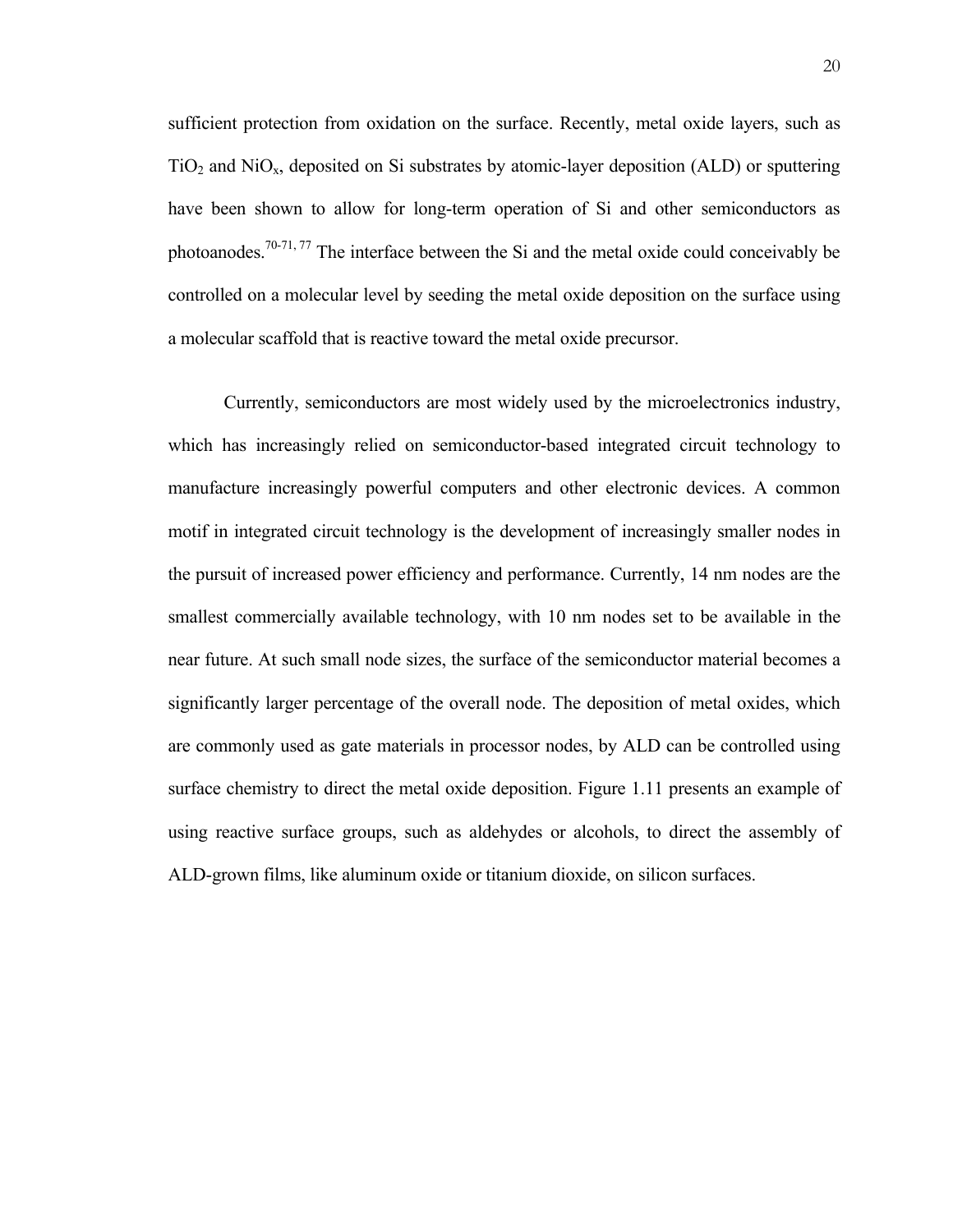

**Figure 1.11.** Example of a silicon/metal oxide junction formed by atomic layer deposition of trimethylaluminum (TMA) on a mixed methyl/propionaldehyde surface. The aldehyde groups on the surface are reactive toward the TMA precursor, allowing for growth of the TMA to be controlled by the chemical nature of the surface.<sup>21</sup>

This thesis presents a collection of studies that are intended to advance the field of silicon surface chemistry toward achieving the applications described above. Chapters 2 and 3 are focused on the characterization of short-chain unsaturated alkyl groups covalently bound to Si and investigating the reactivity of these groups. This work is broadly applicable to the development of improved interfacial chemistries at Si interfaces. Chapter 4 is focused on achieving control over the molecular surface dipole and band-edge positions through surface functionalization in order to improve the interfaces between silicon and the functional device components described above. Finally, Chapter 5 describes a mechanistic study into the reaction of H–Si(111) surfaces with methanol to improve the understanding of self-limiting, molecular charge transfer reactions at Si surfaces.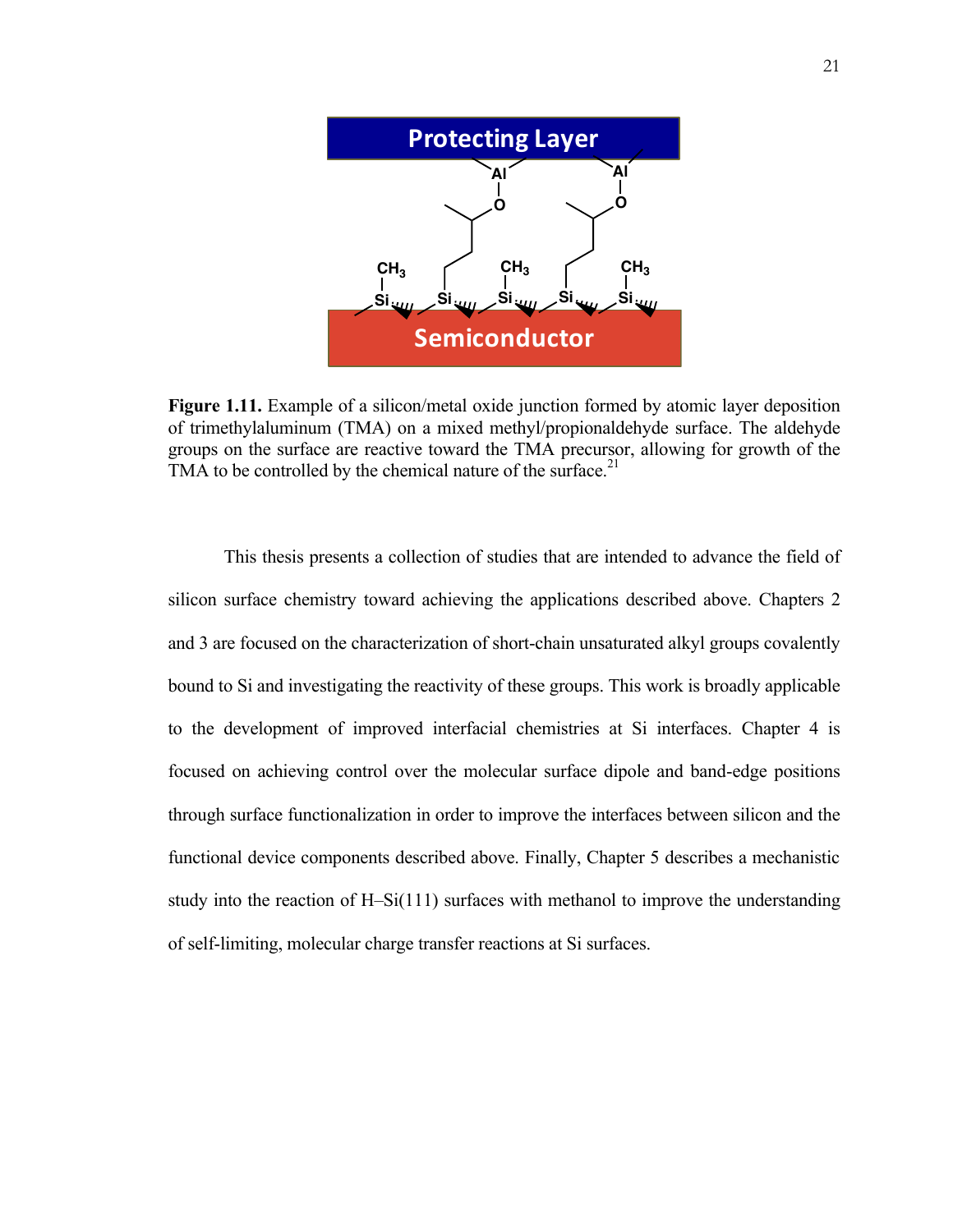### **1.5 REFERENCES**

- 1. Buriak, J. M. Organometallic Chemistry on Silicon and Germanium Surfaces. *Chem. Rev.* **2002**, *102*, 1271-1308.
- 2. Wayner, D. D. M.; Wolkow, R. A. Organic Modification of Hydrogen Terminated Silicon Surfaces. *Journal of the Chemical Society, Perkin Transactions 2* **2002**, 23-34.
- 3. Bent, S. F. Organic Functionalization of Group IV Semiconductor Surfaces: Principles, Examples, Applications, and Prospects. *Surf. Sci.* **2002**, *500*, 879-903.
- 4. Neergaard Waltenburg, H.; Yates, J. T. Surface Chemistry of Silicon. *Chem. Rev.* **1995**, *95*, 1589-1673.
- 5. Ibach, H.; Rowe, J. E. Hydrogen Adsorption and Surface Structures of Silicon. *Surf. Sci.*  **1974**, *43*, 481-492.
- 6. Rappich, J.; Lewerenz, H. J. In Situ Fourier Transform Infrared Investigation on the Electrolytic Hydrogenation of n‐Silicon (111). *J. Electrochem. Soc.* **1995**, *142*, 1233- 1237.
- 7. Dittrich, T.; Rauscher, S.; Bitzer, T.; Aggour, M.; Flietner, H.; Lewerenz, H. J. Electronic Properties of n‐Si(111) during Electrochemical Surface Transformation toward H‐Termination. *J. Electrochem. Soc.* **1995**, *142*, 2411-2413.
- 8. Rappich, J.; Jungblut, H.; Aggour, M.; Lewerenz, H. J. Electrochemical Smoothing of Silicon (111). *J. Electrochem. Soc.* **1994**, *141*, L99-L102.
- 9. Bitzer, T.; Gruyters, M.; Lewerenz, H. J.; Jacobi, K. Electrochemically Prepared Si(111) 1×1‐H Surface. *Appl. Phys. Lett.* **1993**, *63*, 397-399.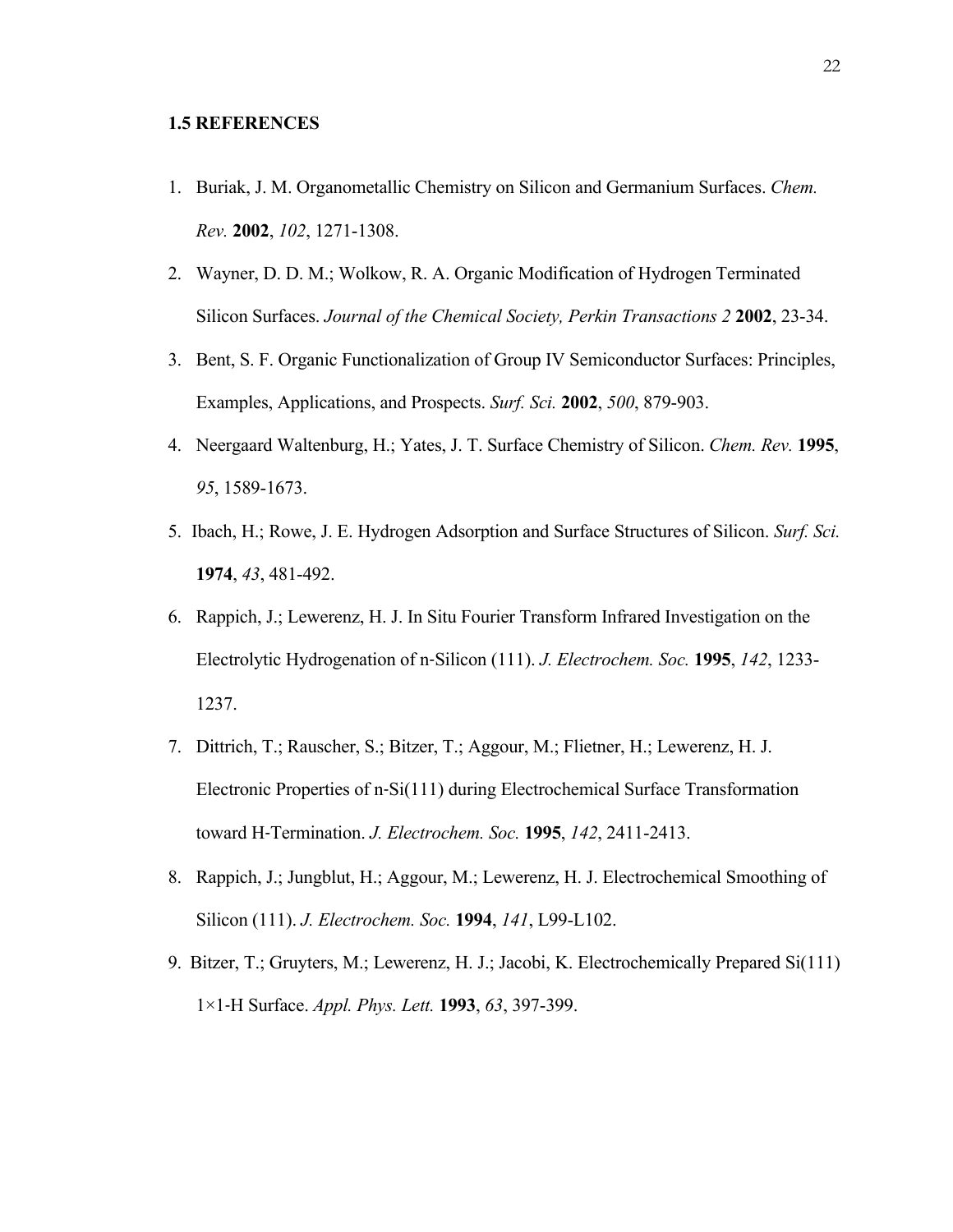- 10. Burrows, V. A.; Chabal, Y. J.; Higashi, G. S.; Raghavachari, K.; Christman, S. B. Infrared Spectroscopy of Si(111) Surfaces after HF Treatment: Hydrogen Termination and Surface Morphology. *Appl. Phys. Lett.* **1988**, *53*, 998-1000.
- 11. Chabal, Y. J.; Higashi, G. S.; Raghavachari, K.; Burrows, V. A. Infrared Spectroscopy of Si(111) and Si(100) Surfaces after HF Treatment: Hydrogen Termination and Surface Morphology. *J. Vac. Sci. Technol. A* **1989**, *7*, 2104-2109.
- 12.Clark, I. T.; Aldinger, B. S.; Gupta, A.; Hines, M. A. Aqueous Etching Produces Si(100) Surfaces of Near-Atomic Flatness: Strain Minimization Does Not Predict Surface Morphology. *J. Phys. Chem. C* **2010**, *114*, 423-428.
- 13. Weinberger, B. R.; Peterson, G. G.; Eschrich, T. C.; Krasinski, H. A. Surface Chemistry of HF Passivated Silicon: X‐ray Photoelectron and Ion Scattering Spectroscopy Results. *J. Appl. Phys.* **1986**, *60*, 3232-3234.
- 14. Higashi, G. S.; Chabal, Y. J.; Trucks, G. W.; Raghavachari, K. Ideal Hydrogen Termination of the Si (111) Surface. *Appl. Phys. Lett.* **1990**, *56*, 656-658.
- 15. Webb, L. J.; Rivillon, S.; Michalak, D. J.; Chabal, Y. J.; Lewis, N. S. Transmission Infrared Spectroscopy of Methyl- and Ethyl-Terminated Silicon(111) Surfaces. *J. Phys. Chem. B* **2006**, *110*, 7349-7356.
- 16. Linford, M. R.; Fenter, P.; Eisenberger, P. M.; Chidsey, C. E. D. Alkyl Monolayers on Silicon Prepared from 1-Alkenes and Hydrogen-Terminated Silicon. *J. Am. Chem. Soc.*  **1995**, *117*, 3145-3155.
- 17. Lattimer, J. R. C.; Blakemore, J. D.; Sattler, W.; Gul, S.; Chatterjee, R.; Yachandra, V. K.; Yano, J.; Brunschwig, B. S.; Lewis, N. S.; Gray, H. B. Assembly, Characterization,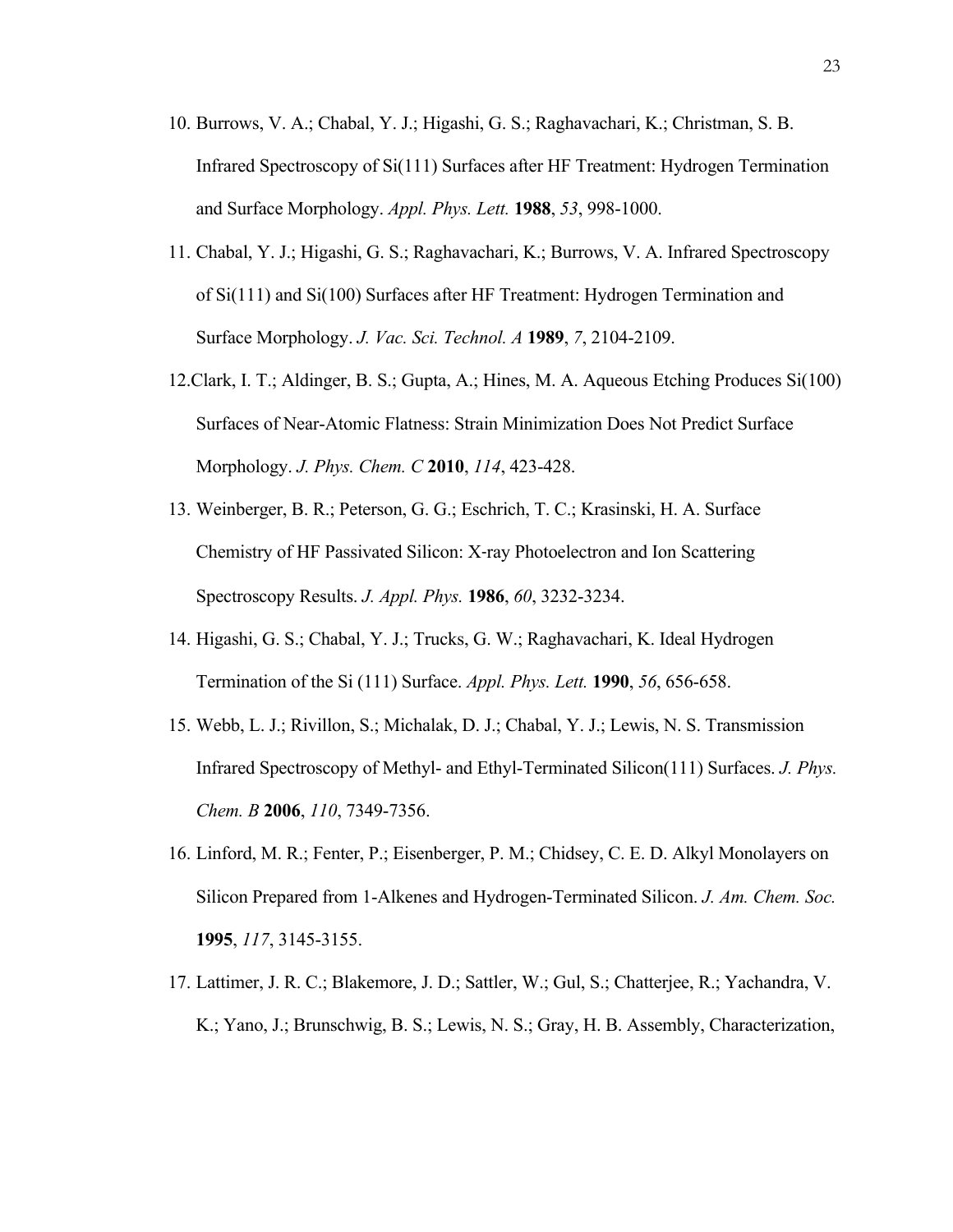and Electrochemical Properties of Immobilized Metal Bipyridyl Complexes on Silicon(111) Surfaces. *Dalton Trans.* **2014**, *43*, 15004-15012.

- 18. Lattimer, J. R. C.; Brunschwig, B. S.; Lewis, N. S.; Gray, H. B. Redox Properties of Mixed Methyl/Vinylferrocenyl Monolayers on Si(111) Surfaces. *J. Phys. Chem. C*  **2013**, *117*, 27012-27022.
- 19.O'Leary, L. E.; Rose, M. J.; Ding, T. X.; Johansson, E.; Brunschwig, B. S.; Lewis, N. S. Heck Coupling of Olefins to Mixed Methyl/Thienyl Monolayers on Si(111) Surfaces. *J. Am. Chem. Soc.* **2013**, *135*, 10081-10090.
- 20. Li, M.; Dai, M.; Chabal, Y. J. Atomic Layer Deposition of Aluminum Oxide on Carboxylic Acid-Terminated Self-Assembled Monolayers. *Langmuir* **2009**, *25*, 1911- 1914.
- 21. O'Leary, L. E.; Strandwitz, N. C.; Roske, C. W.; Pyo, S.; Brunschwig, B. S.; Lewis, N. S. Use of Mixed  $CH_3$ -/HC(O)CH<sub>2</sub>CH<sub>2</sub>-Si(111) Functionality to Control Interfacial Chemical and Electronic Properties During the Atomic-Layer Deposition of Ultrathin Oxides on Si(111). *J. Phys. Chem. Lett.* **2015**, *6*, 722-726.
- 22. Strother, T.; Cai, W.; Zhao, X.; Hamers, R. J.; Smith, L. M. Synthesis and Characterization of DNA-Modified Silicon (111) Surfaces. *J. Am. Chem. Soc.* **2000**, *122*, 1205-1209.
- 23. Strother, T.; Hamers, R. J.; Smith, L. M. Covalent Attachment of Oligodeoxyribonucleotides to Amine-Modified Si (001) Surfaces. *Nucleic Acids Res.*  **2000**, *28*, 3535-3541.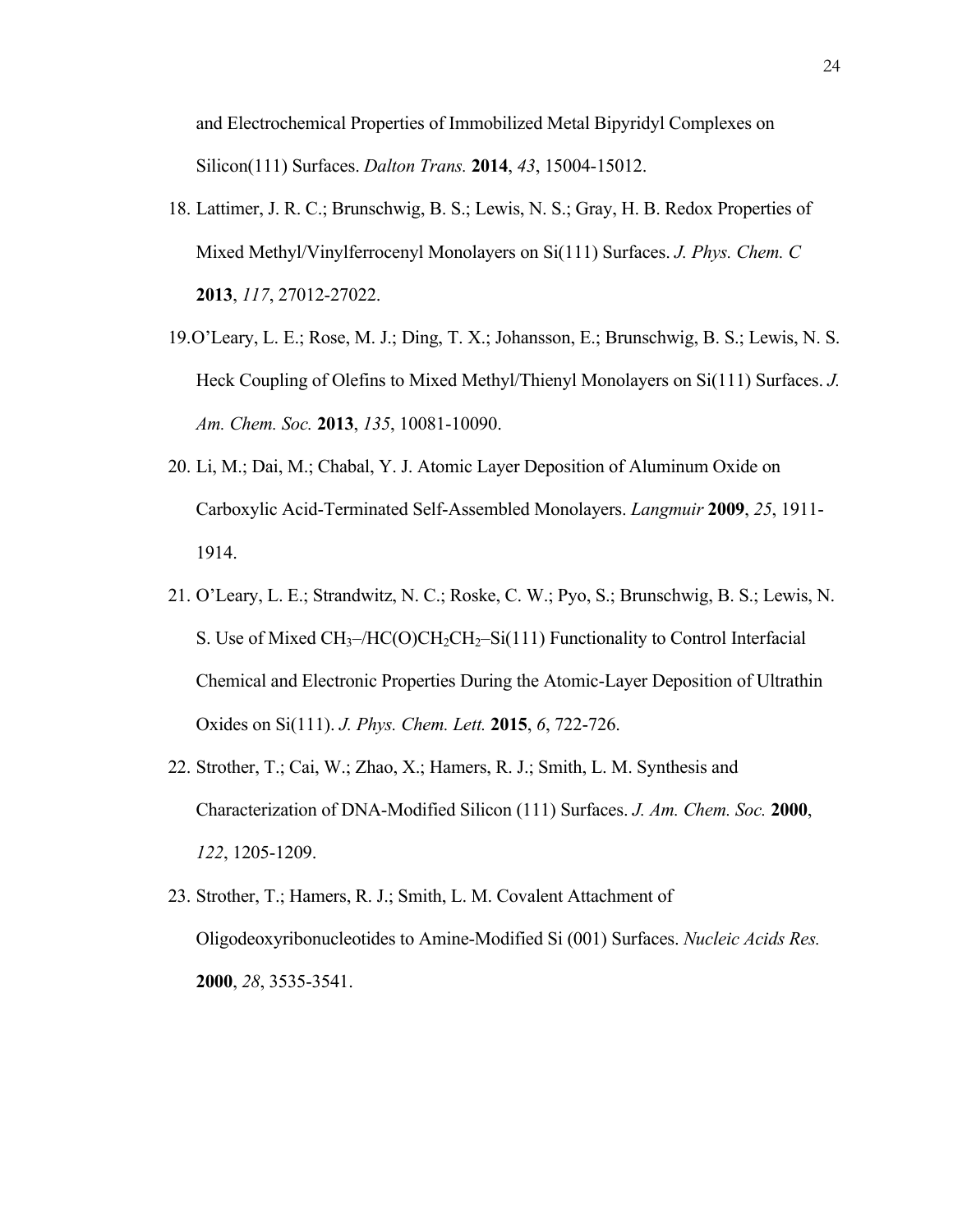- 24. Nemanick, E. J.; Solares, S. D.; Goddard, W. A.; Lewis, N. S. Quantum Mechanics Calculations of the Thermodynamically Controlled Coverage and Structure of Alkyl Monolayers on Si(111) Surfaces. *J. Phys. Chem. B* **2006**, *110*, 14842-14848.
- 25. Lehner, A.; Kohl, F.; Franzke, S. A.; Graf, T.; Brandt, M. S.; Stutzmann, M. Photoconductivity and Spin-Dependent Photoconductivity of Hydrosilylated (111) Silicon Surfaces. *Appl. Phys. Lett.* **2003**, *82*, 565-567.
- 26. Bansal, A.; Lewis, N. S. Stabilization of Si Photoanodes in Aqueous Electrolytes through Surface Alkylation. *J. Phys. Chem. B* **1998**, *102*, 4058-4060.
- 27. Bansal, A.; Lewis, N. S. Electrochemical Properties of (111)-Oriented n-Si Surfaces Derivatized with Covalently-Attached Alkyl Chains. *J. Phys. Chem. B* **1998**, *102*, 1067-1070.
- 28. Bansal, A.; Li, X.; Lauermann, I.; Lewis, N. S.; Yi, S. I.; Weinberg, W. H. Alkylation of Si Surfaces Using a Two-Step Halogenation/Grignard Route. *J. Am. Chem. Soc.*  **1996**, *118*, 7225-7226.
- 29. Tian, F.; Taber, D. F.; Teplyakov, A. V. –NH– Termination of the Si(111) Surface by Wet Chemistry. *J. Am. Chem. Soc.* **2011**, *133*, 20769-20777.
- 30. Tian, F.; Teplyakov, A. V. Silicon Surface Functionalization Targeting Si–N Linkages. *Langmuir* **2013**, *29*, 13-28.
- 31. Webb, L. J.; Lewis, N. S. Comparison of the Electrical Properties and Chemical Stability of Crystalline Silicon(111) Surfaces Alkylated Using Grignard Reagents or Olefins with Lewis Acid Catalysts. *J. Phys. Chem. B* **2003**, *107*, 5404-5412.
- 32. Webb, L. J.; Michalak, D. J.; Biteen, J. S.; Brunschwig, B. S.; Chan, A. S. Y.; Knapp, D. W.; Meyer, H. M.; Nemanick, E. J.; Traub, M. C.; Lewis, N. S. High-Resolution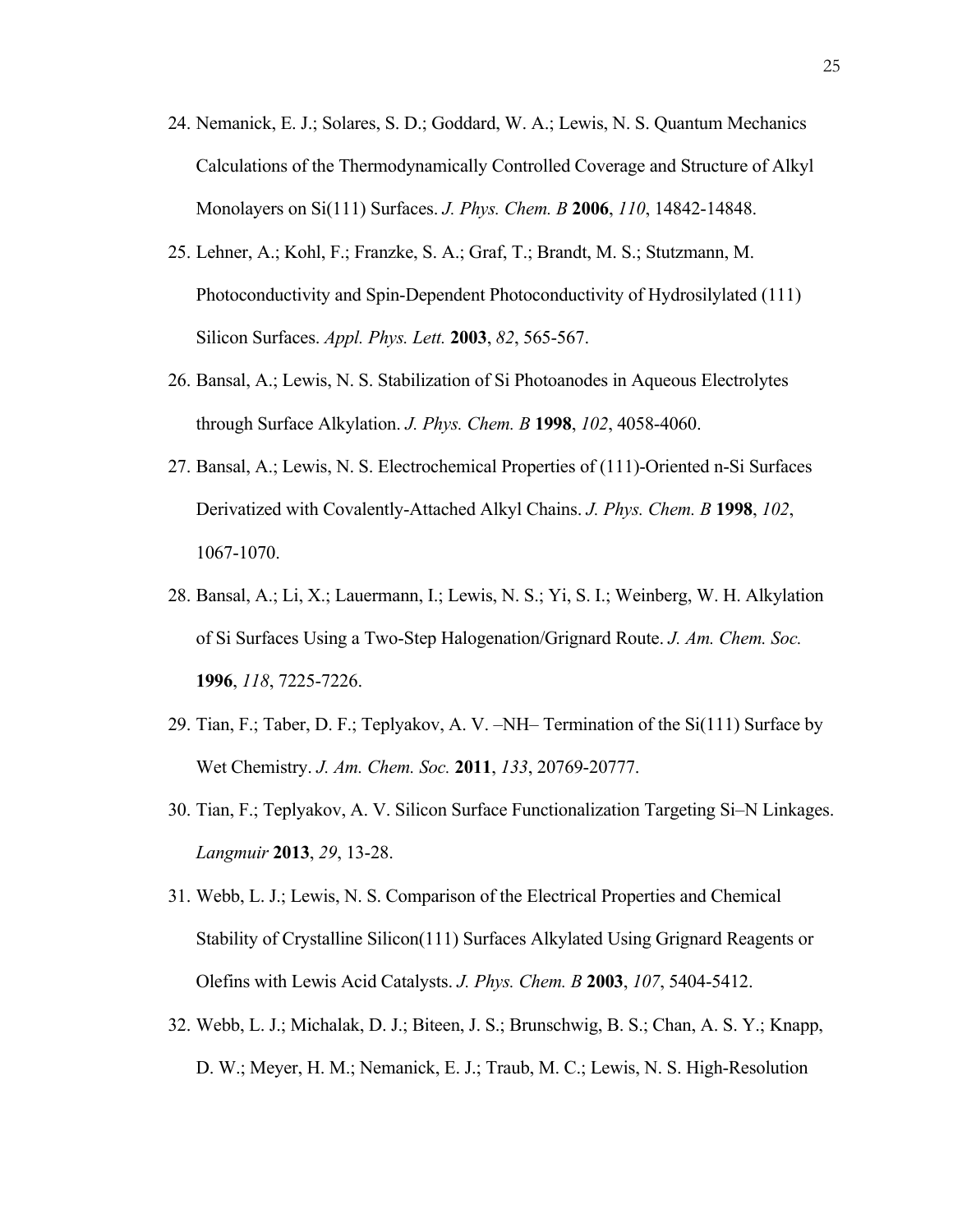Soft X-ray Photoelectron Spectroscopic Studies and Scanning Auger Microscopy Studies of the Air Oxidation of Alkylated Silicon(111) Surfaces. *J. Phys. Chem. B* **2006**, *110*, 23450-23459.

- 33. Webb, L. J.; Nemanick, E. J.; Biteen, J. S.; Knapp, D. W.; Michalak, D. J.; Traub, M. C.; Chan, A. S. Y.; Brunschwig, B. S.; Lewis, N. S. High-Resolution X-ray Photoelectron Spectroscopic Studies of Alkylated Silicon(111) Surfaces. *J. Phys. Chem. B* **2005**, *109*, 3930-3937.
- 34. Zhu, X. Y.; Boiadjiev, V.; Mulder, J. A.; Hsung, R. P.; Major, R. C. Molecular Assemblies on Silicon Surfaces via Si−O Linkages. *Langmuir* **2000**, *16*, 6766-6772.
- 35.Terry, J.; Mo, R.; Wigren, C.; Cao, R.; Mount, G.; Pianetta, P.; Linford, M. R.; Chidsey, C. E. D. Reactivity of the H–Si(111) Surface. *Nuclear Instruments and Methods in Physics Research Section B: Beam Interactions with Materials and Atoms* **1997**, *133*, 94-101.
- 36. Rivillon, S.; Chabal, Y. J.; Webb, L. J.; Michalak, D. J.; Lewis, N. S.; Halls, M. D.; Raghavachari, K. Chlorination of Hydrogen-Terminated Silicon (111) Surfaces. *J. Vac. Sci. Technol. A* **2005**, *23*, 1100-1106.
- 37. Florio, J. V.; Robertson, W. D. Chlorine Reactions on the Si(111) Surface. *Surf. Sci.*  **1969**, *18*, 398-427.
- 38. Li, Z.; Kamins, T. I.; Li, X.; Williams, R. S. Chlorination of Si Surfaces with Gaseous Hydrogen Chloride at Elevated Temperatures. *Surf. Sci.* **2004**, *554*, L81-L86.
- 39. Rivillon, S.; Amy, F.; Chabal, Y. J.; Frank, M. M. Gas Phase Chlorination of Hydrogen-Passivated Silicon Surfaces. *Appl. Phys. Lett.* **2004**, *85*, 2583-2585.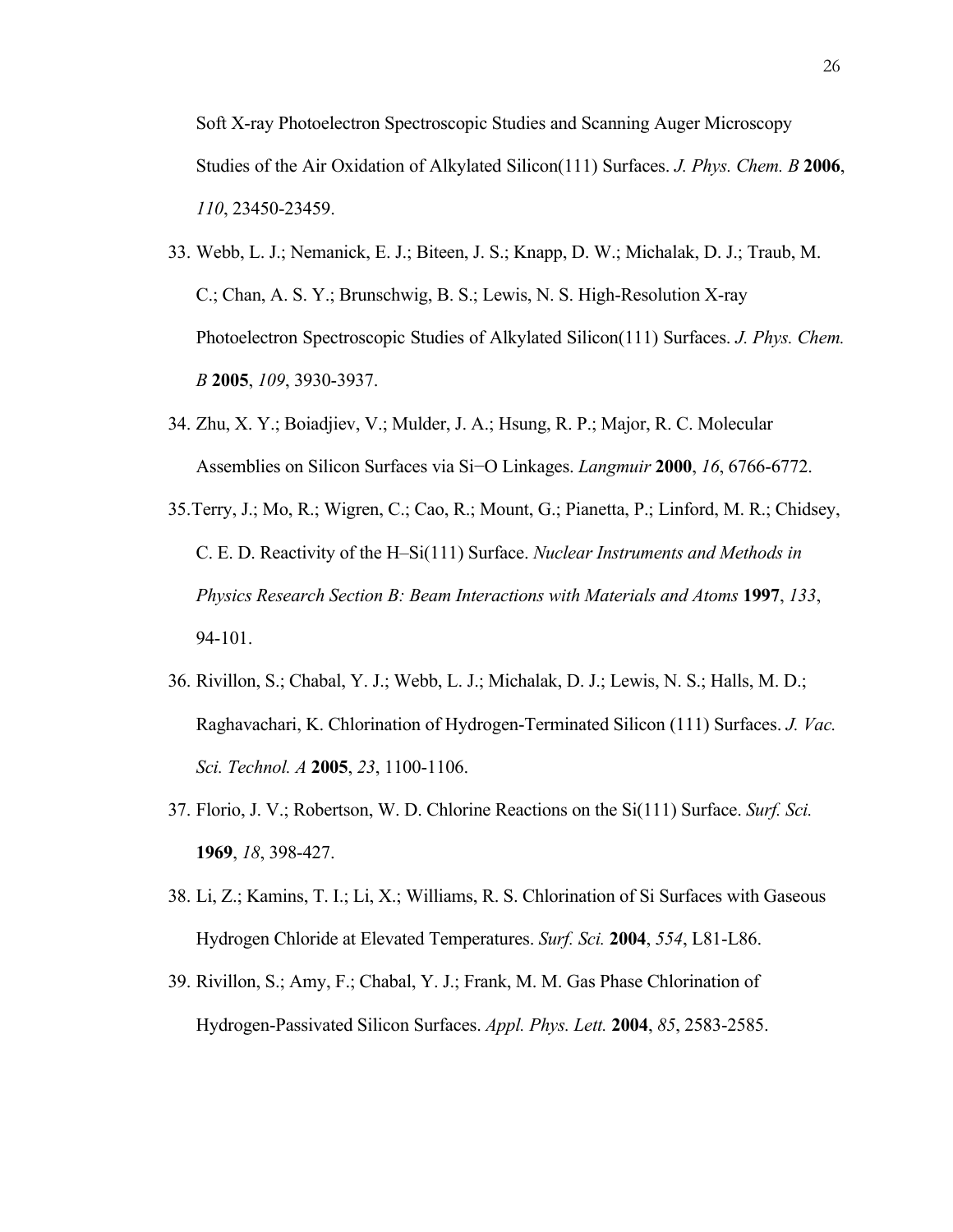- 40. Eves, B. J.; Lopinski, G. P. Formation and Reactivity of High Quality Halogen Terminated Si(111) Surfaces. *Surf. Sci.* **2005**, *579*, 89-96.
- 41. Bansal, A.; Li, X.; Yi, S. I.; Weinberg, W. H.; Lewis, N. S. Spectroscopic Studies of the Modification of Crystalline Si(111) Surfaces with Covalently-Attached Alkyl Chains Using a Chlorination/Alkylation Method. *J. Phys. Chem. B* **2001**, *105*, 10266- 10277.
- 42. Cao, P.; Xu, K.; Heath, J. R. Azidation of Silicon(111) Surfaces. *J. Am. Chem. Soc.*  **2008**, *130*, 14910-14911.
- 43. Yu, H.; Webb, L. J.; Heath, J. R.; Lewis, N. S. Scanning Tunneling Spectroscopy of Methyl- and Ethyl-Terminated Si(111) Surfaces. *Appl. Phys. Lett.* **2006**, *88*, -.
- 44. Gleason-Rohrer, D. C.; Brunschwig, B. S.; Lewis, N. S. Measurement of the Band Bending and Surface Dipole at Chemically Functionalized Si(111)/Vacuum Interfaces. *J. Phys. Chem. C* **2013**, *117*, 18031-18042.
- 45. He, J.; Patitsas, S. N.; Preston, K. F.; Wolkow, R. A.; Wayner, D. D. M. Covalent Bonding of Thiophenes to Si(111) by a Halogenation/Thienylation Route. *Chem. Phys. Lett.* **1998**, *286*, 508-514.
- 46. Li, Y.; O'Leary, L. E.; Lewis, N. S.; Galli, G. Combined Theoretical and Experimental Study of Band-Edge Control of Si through Surface Functionalization. *J. Phys. Chem. C*  **2013**, *117*, 5188-5194.
- 47. Plymale, N. T.; Kim, Y.-G.; Soriaga, M. P.; Brunschwig, B. S.; Lewis, N. S. Synthesis, Characterization, and Reactivity of Ethynyl- and Propynyl-Terminated Si(111) Surfaces. *J. Phys. Chem. C* **2015**, *119*, 19847-19862.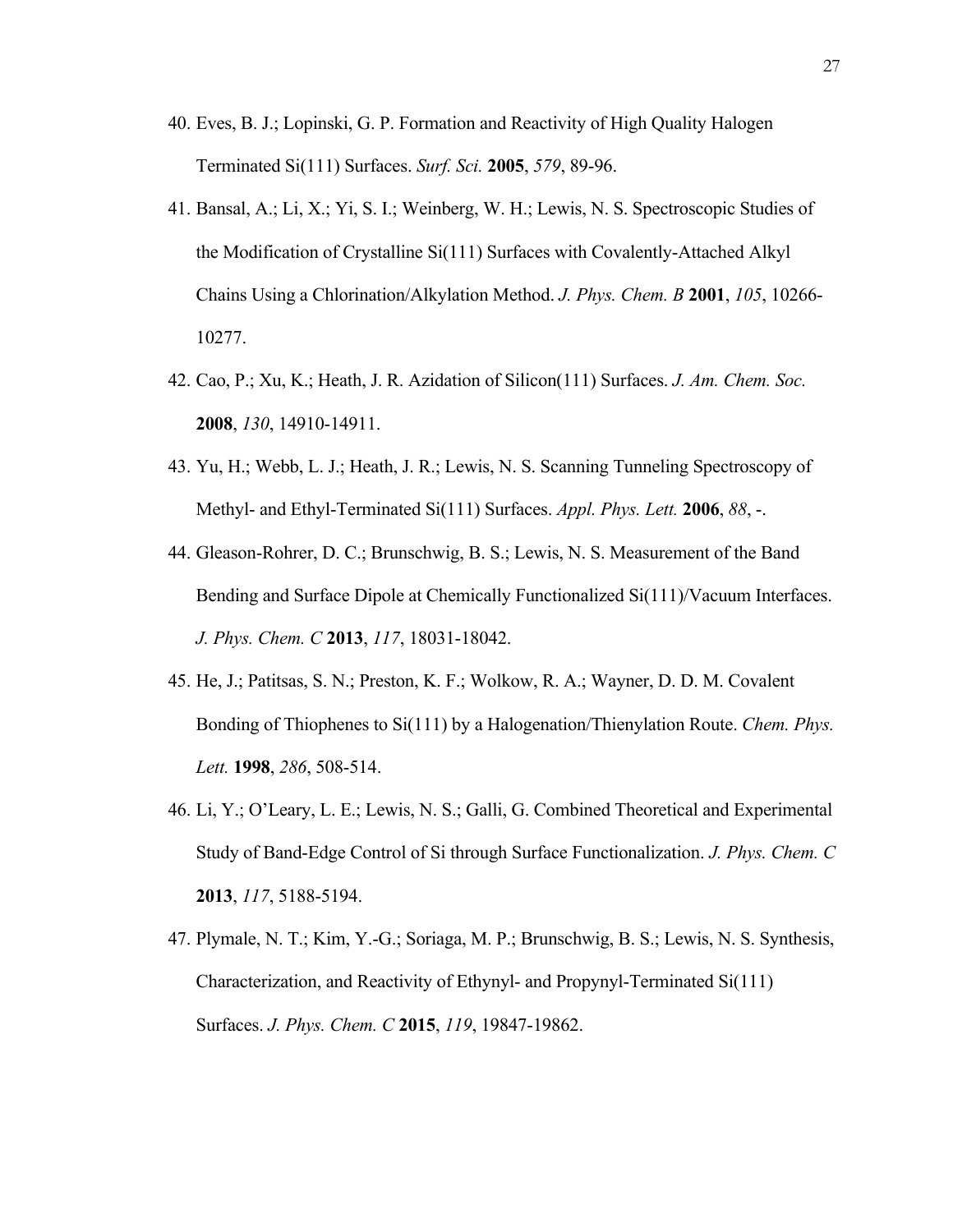- 48. Cai, W.; Lin, Z.; Strother, T.; Smith, L. M.; Hamers, R. J. Chemical Modification and Patterning of Iodine-Terminated Silicon Surfaces Using Visible Light. *J. Phys. Chem. B* **2002**, *106*, 2656-2664.
- 49. Gutleben, H.; Lucas, S. R.; Cheng, C. C.; Choyke, W. J.; Yates, J. T. Thermal Stability of the Methyl Group Adsorbed on Si(100): CH3I Surface Chemistry. *Surf. Sci.* **1991**, *257*, 146-156.
- 50. Colaianni, M. L.; Chen, P. J.; Gutleben, H.; Yates, J. T. Vibrational Studies of CH3I on Si(100)-(2×1): Adsorption and Decomposition of the Methyl Species. *Chem. Phys. Lett.*  **1992**, *191*, 561-568.
- 51. Kong, M. J.; Lee, S. S.; Lyubovitsky, J.; Bent, S. F. Infrared Spectroscopy of Methyl Groups on Silicon. *Chem. Phys. Lett.* **1996**, *263*, 1-7.
- 52. Nemanick, E. J.; Hurley, P. T.; Brunschwig, B. S.; Lewis, N. S. Chemical and Electrical Passivation of Silicon (111) Surfaces through Functionalization with Sterically Hindered Alkyl Groups. *J. Phys. Chem. B* **2006**, *110*, 14800-14808.
- 53. Nemanick, E. J.; Hurley, P. T.; Webb, L. J.; Knapp, D. W.; Michalak, D. J.; Brunschwig, B. S.; Lewis, N. S. Chemical and Electrical Passivation of Single-Crystal Silicon(100) Surfaces through a Two-Step Chlorination/Alkylation Process. *J. Phys. Chem. B* **2006**, *110*, 14770-14778.
- 54. Becker, J. S.; Brown, R. D.; Johansson, E.; Lewis, N. S.; Sibener, S. J. Helium Atom Diffraction Measurements of the Surface Structure and Vibrational Dynamics of CH<sub>3</sub>--Si(111) and CD3--Si(111) Surfaces. *J. Chem. Phys.* **2010**, *133*, 104705.
- 55. Brown, R. D.; Hund, Z. M.; Campi, D.; O'Leary, L. E.; Lewis, N. S.; Bernasconi, M.; Benedek, G.; Sibener, S. J. Hybridization of Surface Waves with Organic Adlayer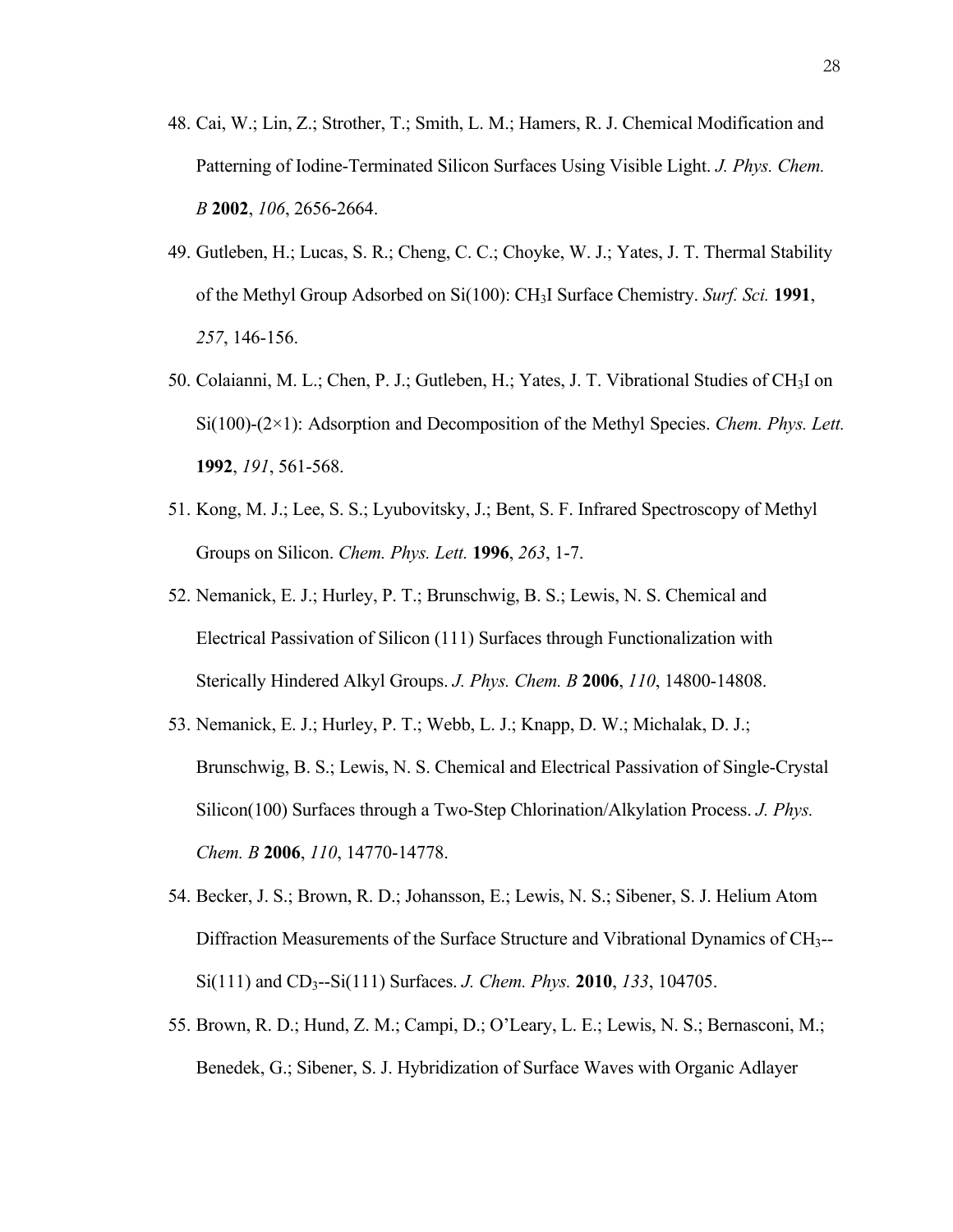Librations: A Helium Atom Scattering and Density Functional Perturbation Theory Study of Methyl-Si(111). *Phys. Rev. Lett.* **2013**, *110*, 156102.

- 56. Brown, R. D.; Hund, Z. M.; Campi, D.; O'Leary, L. E.; Lewis, N. S.; Bernasconi, M.; Benedek, G.; Sibener, S. J. The Interaction of Organic Adsorbate Vibrations with Substrate Lattice Waves in Methyl-Si(111)-(1 × 1). *J. Chem. Phys.* **2014**, *141*, 024702.
- 57. Nihill, K. J.; Hund, Z. M.; Muzas, A.; Díaz, C.; del Cueto, M.; Frankcombe, T.; Plymale, N. T.; Lewis, N. S.; Martín, F.; Sibener, S. J. Experimental and Theoretical Study of Rotationally Inelastic Diffraction of  $H_2(D_2)$  from Methyl-Terminated Si(111). *J. Chem. Phys.* **2016**, *145*, 084705.
- 58.Yu, H.; Webb, L. J.; Ries, R. S.; Solares, S. D.; Goddard, W. A.; Heath, J. R.; Lewis, N. S. Low-Temperature STM Images of Methyl-Terminated Si(111) Surfaces. *J. Phys. Chem. B* **2004**, *109*, 671-674.
- 59. Royea, W. J.; Juang, A.; Lewis, N. S. Preparation of Air-Stable, Low Recombination Velocity Si(111) Surfaces through Alkyl Termination. *Appl. Phys. Lett.* **2000**, *77*, 1988- 1990.
- 60. Yamada, T.; Kawai, M.; Wawro, A.; Suto, S.; Kasuya, A. HREELS, STM, and STS study of CH3-Terminated Si(111)-(1 x 1) Surface. *J. Chem. Phys.* **2004**, *121*, 10660- 10667.
- 61. Hunger, R.; Fritsche, R.; Jaeckel, B.; Jaegermann, W.; Webb, L. J.; Lewis, N. S. Chemical and Electronic Characterization of Methyl-Terminated Si(111) Surfaces by High-Resolution Synchrotron Photoelectron Spectroscopy. *Phys. Rev. B* **2005**, *72*, 045317.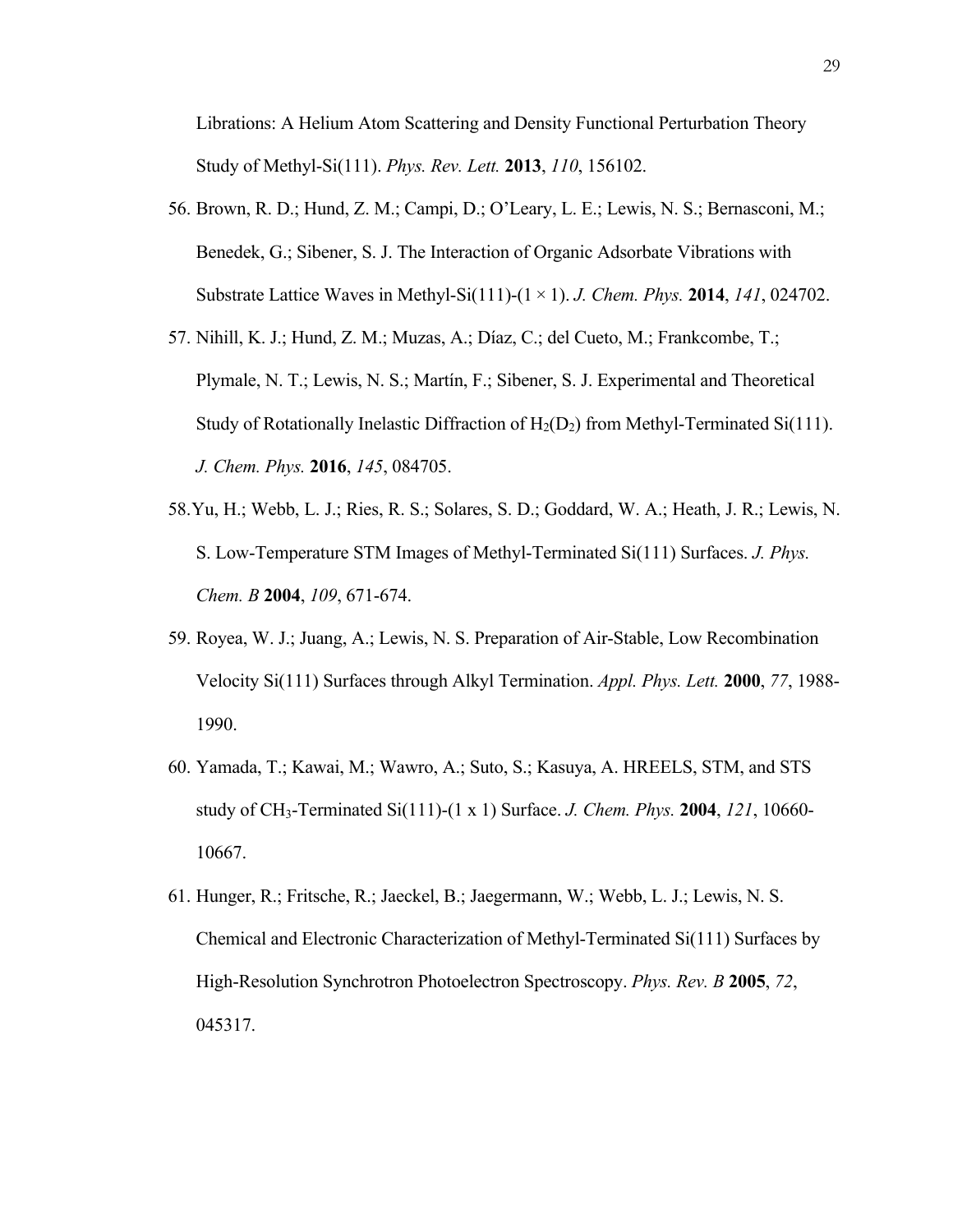- 62. Briggs, D.; Seah, M. P. *Practical Surface Analysis: Auger and X-ray Photoelectron Spectroscopy*, 2nd ed.; John Wiley & Sons, Inc.: New York, 1990; Vol. 1.
- 63. Haber, J. A.; Lewis, N. S. Infrared and X-ray Photoelectron Spectroscopic Studies of the Reactions of Hydrogen-Terminated Crystalline Si(111) and Si(100) Surfaces with Br2, I2, and Ferrocenium in Alcohol Solvents. *J. Phys. Chem. B* **2002**, *106*, 3639-3656.
- 64. Jaeckel, B.; Hunger, R.; Webb, L. J.; Jaegermann, W.; Lewis, N. S. High-Resolution Synchrotron Photoemission Studies of the Electronic Structure and Thermal Stability of CH3- and C2H5-Functionalized Si(111) Surfaces. *J. Phys. Chem. C* **2007**, *111*, 18204- 18213.
- 65. Becker, R. S.; Golovchenko, J. A.; McRae, E. G.; Swartzentruber, B. S. Tunneling Images of Atomic Steps on the Si(111)7x7 Surface. *Phys. Rev. Lett.* **1985**, *55*, 2028- 2031.
- 66. Yablonovitch, E.; Allara, D. L.; Chang, C. C.; Gmitter, T.; Bright, T. B. Unusually Low Surface-Recombination Velocity on Silicon and Germanium Surfaces. *Phys. Rev. Lett.*  **1986**, *57*, 249-252.
- 67. Saadi, F. H.; Carim, A. I.; Velazquez, J. M.; Baricuatro, J. H.; McCrory, C. C. L.; Soriaga, M. P.; Lewis, N. S. Operando Synthesis of Macroporous Molybdenum Diselenide Films for Electrocatalysis of the Hydrogen-Evolution Reaction. *ACS Catalysis* **2014**, *4*, 2866-2873.
- 68. Roske, C. W.; Popczun, E. J.; Seger, B.; Read, C. G.; Pedersen, T.; Hansen, O.; Vesborg, P. C. K.; Brunschwig, B. S.; Schaak, R. E.; Chorkendorff, I.; Gray, H. B.; Lewis, N. S. Comparison of the Performance of CoP-Coated and Pt-Coated Radial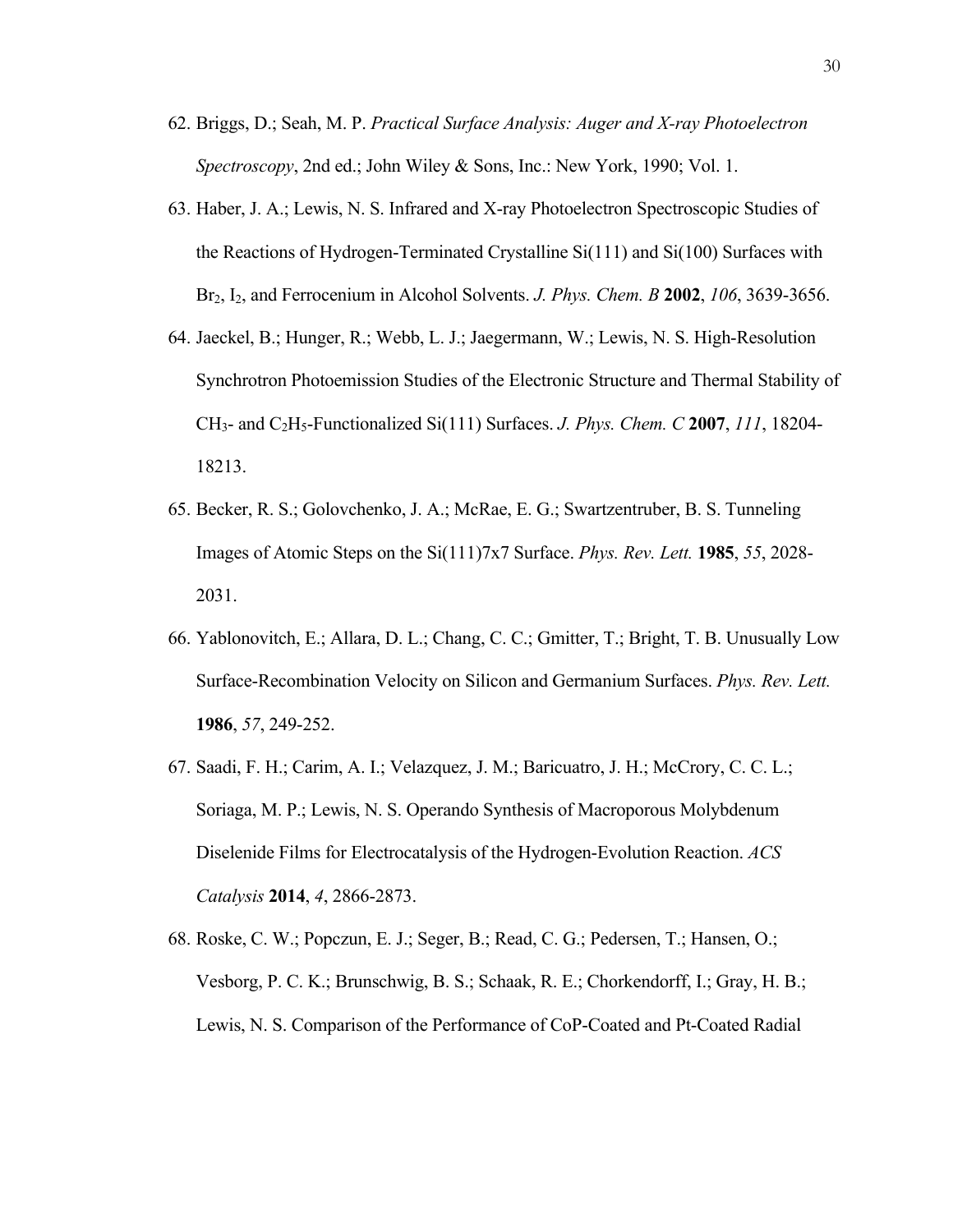Junction n<sup>+</sup>p-Silicon Microwire-Array Photocathodes for the Sunlight-Driven Reduction of Water to H2(g). *J. Phys. Chem. Lett.* **2015**, *6*, 1679-1683.

- 69. Callejas, J. F.; McEnaney, J. M.; Read, C. G.; Crompton, J. C.; Biacchi, A. J.; Popczun, E. J.; Gordon, T. R.; Lewis, N. S.; Schaak, R. E. Electrocatalytic and Photocatalytic Hydrogen Production from Acidic and Neutral-pH Aqueous Solutions Using Iron Phosphide Nanoparticles. *ACS Nano* **2014**, *8*, 11101-11107.
- 70. Sun, K.; McDowell, M. T.; Nielander, A. C.; Hu, S.; Shaner, M. R.; Yang, F.; Brunschwig, B. S.; Lewis, N. S. Stable Solar-Driven Water Oxidation to  $O_2(g)$  by Ni-Oxide-Coated Silicon Photoanodes. *J. Phys. Chem. Lett.* **2015**, *6*, 592-598.
- 71. Sun, K.; Saadi, F. H.; Lichterman, M. F.; Hale, W. G.; Wang, H.-P.; Zhou, X.; Plymale, N. T.; Omelchenko, S. T.; He, J.-H.; Papadantonakis, K. M.; Brunschwig, B. S.; Lewis, N. S. Stable Solar-Driven Oxidation of Water by Semiconducting Photoanodes Protected by Transparent Catalytic Nickel Oxide Films. *Proc. Natl. Acad. Sci. U.S.A.*  **2015**, *112*, 3612-3617.
- 72. Maldonado, S.; Knapp, D.; Lewis, N. S. Near-Ideal Photodiodes from Sintered Gold Nanoparticle Films on Methyl-Terminated Si(111) Surfaces. *J. Am. Chem. Soc.* **2008**, *130*, 3300-3301.
- 73. Maldonado, S.; Lewis, N. S. Behavior of Electrodeposited Cd and Pb Schottky Junctions on CH3-Terminated n-Si(111) Surfaces. *J. Electrochem. Soc.* **2009**, *156*, H123-H128.
- 74. Fabre, B.; Lopinski, G. P.; Wayner, D. D. M. Photoelectrochemical Generation of Electronically Conducting Polymer-Based Hybrid Junctions on Modified Si(111) Surfaces. *J. Phys. Chem. B* **2003**, *107*, 14326-14335.